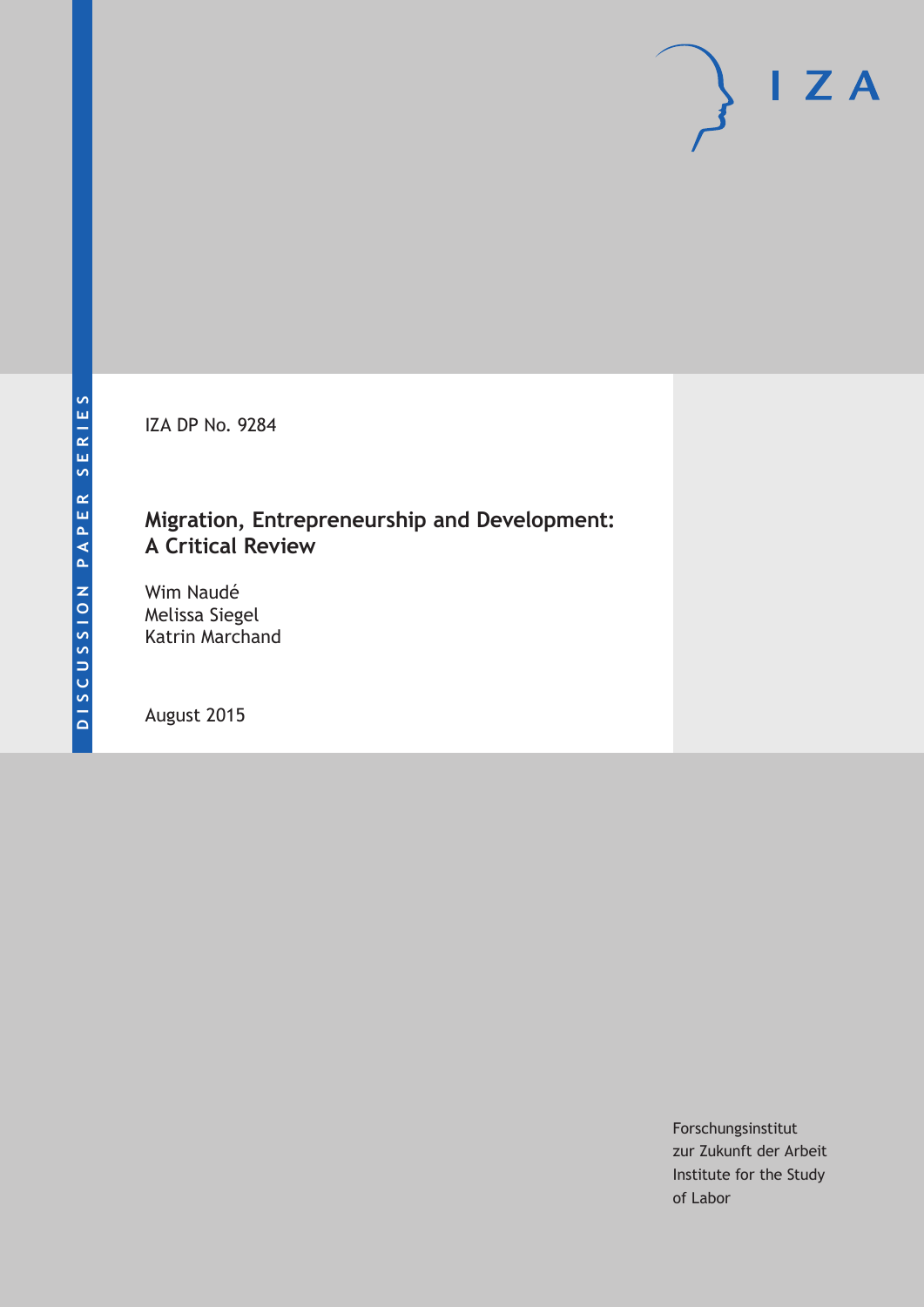# **Migration, Entrepreneurship and Development: A Critical Review**

## **Wim Naudé**

*MACIMIDE, Maastricht University, MsM and IZA* 

## **Melissa Siegel**

*UNU-MERIT/MGSoG, MACIMIDE, Maastricht University* 

#### **Katrin Marchand**

*UNU-MERIT/MGSoG, MACIMIDE, Maastricht University*

Discussion Paper No. 9284 August 2015

IZA

P.O. Box 7240 53072 Bonn Germany

Phone: +49-228-3894-0 Fax: +49-228-3894-180 E-mail: iza@iza.org

Any opinions expressed here are those of the author(s) and not those of IZA. Research published in this series may include views on policy, but the institute itself takes no institutional policy positions. The IZA research network is committed to the IZA Guiding Principles of Research Integrity.

The Institute for the Study of Labor (IZA) in Bonn is a local and virtual international research center and a place of communication between science, politics and business. IZA is an independent nonprofit organization supported by Deutsche Post Foundation. The center is associated with the University of Bonn and offers a stimulating research environment through its international network, workshops and conferences, data service, project support, research visits and doctoral program. IZA engages in (i) original and internationally competitive research in all fields of labor economics, (ii) development of policy concepts, and (iii) dissemination of research results and concepts to the interested public.

IZA Discussion Papers often represent preliminary work and are circulated to encourage discussion. Citation of such a paper should account for its provisional character. A revised version may be available directly from the author.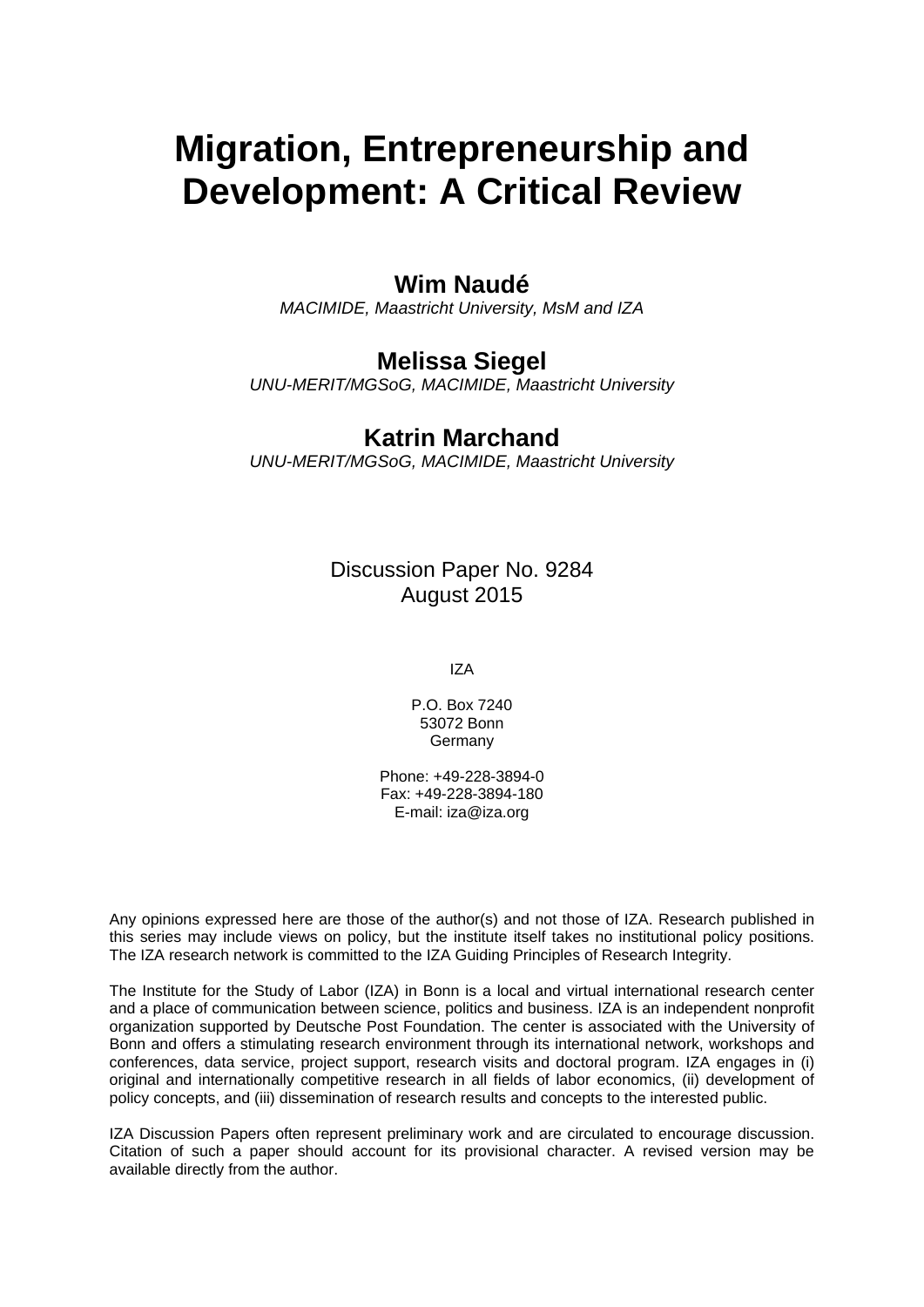IZA Discussion Paper No. 9284 August 2015

# **ABSTRACT**

# **Migration, Entrepreneurship and Development: A Critical Review**

We provide an assessment of the state of scholarly and policy debates on migrant entrepreneurs in development. They are often described as super-entrepreneurs who contribute to development through (i) being more entrepreneurial than natives; (ii) providing remittances that fund start-ups in their countries of origin and (iii) returning entrepreneurial skills to their home countries when they re-migrate. We evaluate these three views and conclude that the empirical evidence to support the notion of the migrant as a superentrepreneur is weak. We further argue that the evidence is less ambiguous on the general development contribution of migration over and above its contribution through entrepreneurship. The implication is that removal of discriminatory barriers against migrants and against migrant entrepreneurs in labour, consumer and financial markets will promote development in both sending and receiving countries, not least through reducing the shares of migrants that are reluctant entrepreneurs.

JEL Classification: J60, L26, O15, F22

Keywords: migration, entrepreneurship, development, remittances

Corresponding author:

Wim Naudé Maastricht School of Management PO Box 1203 6201 BE Maastricht The Netherlands E-mail: w.naude@maastrichtuniversity.nl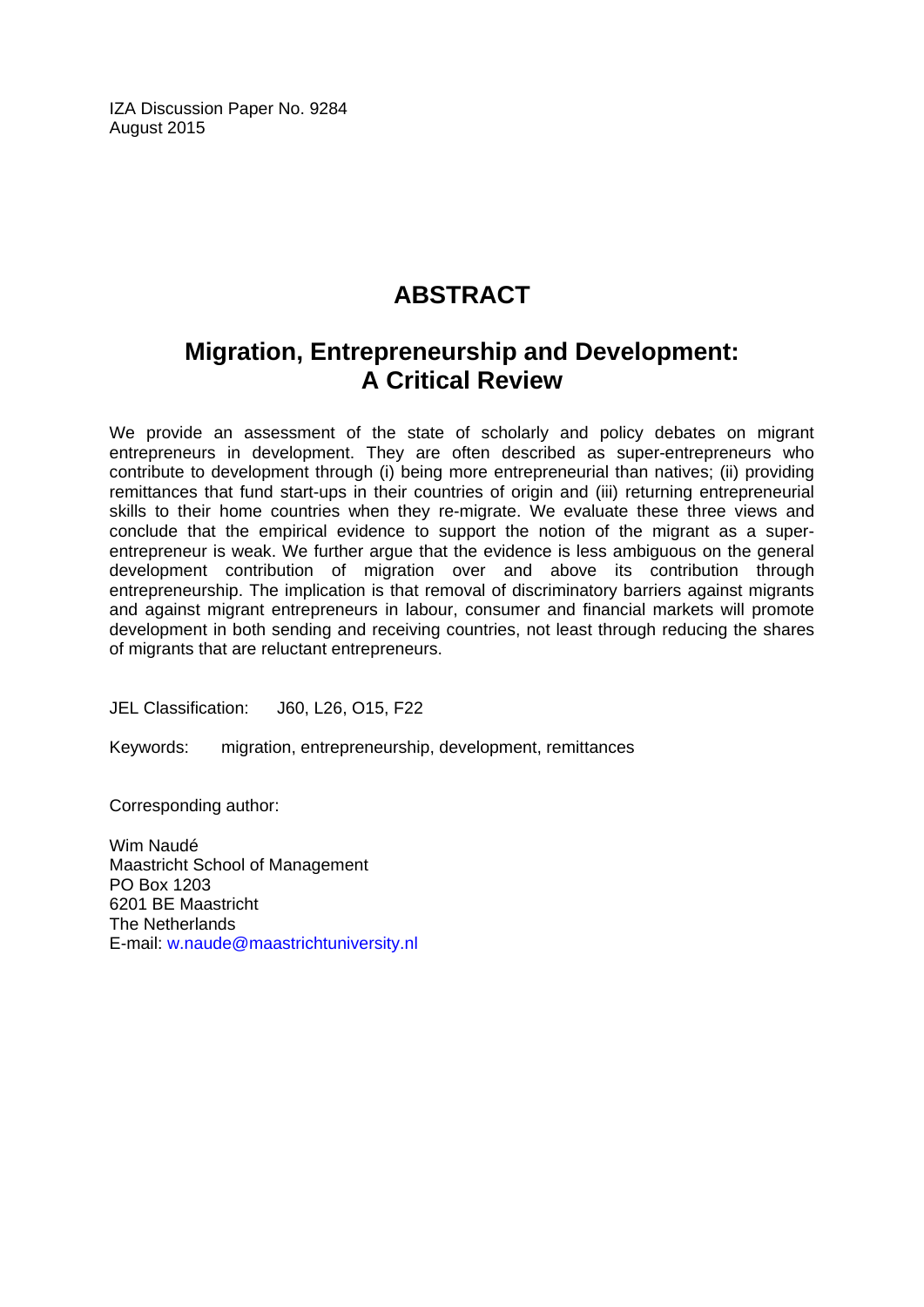# 1 Introduction

Entrepreneurship and migration are at the very top of many national and international agendas. It is easy to see why: globally there are probably a billion entrepreneurs (measured in terms of self-employment) and more than 232 million cross-border migrants [\(United Nations,](#page-24-0) [2013\)](#page-24-0). The development impacts of both migrants and entrepreneurs are therefore likely to be substantial. For instance, migrant remittances are estimated to be around US dollar 550 billion annually (more than 2 times the volume of aid) [\(World Bank,](#page-25-0) [2013\)](#page-25-0). It contributes significantly to poverty reduction in some countries [\(Adams and Page,](#page-19-0) [2005\)](#page-19-0). In the same vein entrepreneurs invest billions and create substantial numbers of jobs. Both migration and entrepreneurship, including transnational entrepreneurship have therefore attracted attention from policy-makers, donors, NGOs and others interested in their possible impacts on poverty reduction and development.

The problem is that entrepreneurship and migration policies often do more harm to the poor and to development, than good. Naudé  $(2010, 2011)$  $(2010, 2011)$  $(2010, 2011)$  has dealt with the relationship between entrepreneurship and development and growth, and the difficulties that wellmeaning but poorly-informed policies cause. Not all entrepreneurs create sustainable or substantial jobs: most do not innovate much and substantial numbers of firms fail after only a few years. In such a context of heterogeneity, policies are often ineffective; and often may have undesired outcomes. For example, easing entry restrictions for potential entrepreneurs may result in a large pool of entrepreneurs with insufficient entrepreneurial ability and skills, which in combination with asymmetric information about their skills and ability can result in a general contraction of finance from banks (who do not want to lend to entrepreneurs with poor ability) [\(de Meza and Webb,](#page-20-0) [1987\)](#page-20-0). Much scarce resources are being spent on providing training and education to prospective entrepreneurs with little, and even opposite than intended, outcomes. Often participants of such programs only realize what it means to be an entrepreneur during the course and as such their aspirations change because of this additional knowledge, even discouraging some who had initially planned to start their own business [\(Oosterbeek et al.,](#page-23-2) [2010\)](#page-23-2).

In the case of migration, poorly-informed policies have also created and continue to create harm. Stricter border controls to prevent irregular migration from Africa to Europe, for example, have not stopped migration flows, but instead led to a diversification of migration routes and to a much more dangerous migration journey [\(de Haas,](#page-20-1) [2009\)](#page-20-1). The debate on the economic development implications of migration is a long-standing and often emotional one.

Recently there has been more attention in this debate on the role of migrant entrepreneurs. They are often hailed as akin to super-entrepreneurs with consequent high expectations for their role in business start-ups and job creation. The problem is that this may mask and even exacerbate bad immigration policies. For instance in justifying too much of a focus on attracting certain types of migrant entrepreneurs, or training return migrants to be entrepreneurs, rather than facilitating migrants' access to wage employment and the formal economy.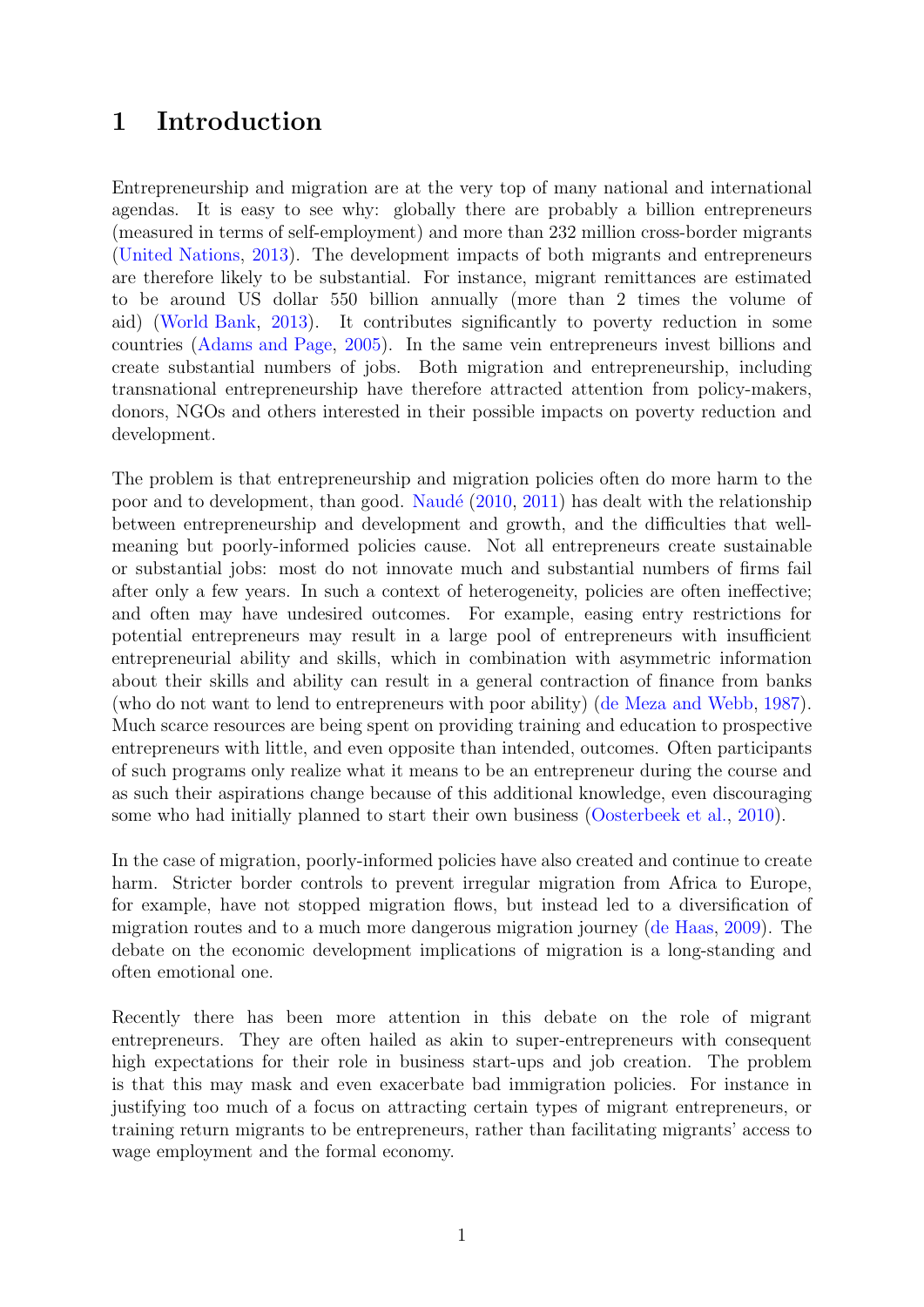The super-entrepreneur view of migrants is based on three stylized facts or beliefs regarding migrants: (i) migrants are more entrepreneurial than natives; (ii) migrant remittances can fund start-ups in the countries of origin; (iii) return migration can bring valuable entrepreneurial skills to developing home countries. A more nuanced discussion on these relationships is necessary and in this paper we provide a review of the existing evidence on these stylized facts in the context of the broader debate on the role of migration in development.

The remainder of the paper will proceed as follows. In section 2 we discuss the relationship between migration, development and entrepreneurship, considering the three stylized facts mentioned. Then in section 3 we evaluate the empirical evidence in this regard. Section 4 considers the implications the empirical evidence has for immigration policies. Section 5 concludes with a summary and recommendations.

# 2 The Migration-Development-Entrepreneurship Nexus

A discussion of migrant entrepreneurship and its implications for development requires background on the broader context of migration and development. Migrant entrepreneurs are, perhaps foremost as we will argue, migrants, and their impact on development will very much hinge on the channels through which they can change development outcomes, directly or indirectly. Entrepreneurship is but one of these channels; often an overrated one. Furthermore, migrants decisions, including whether and when to migrate and their occupational choices are a function of development. The migration and development literature is however substantial. In what follows we will give a brief summary of the different channels through which migration may impact development and analyze how being entrepreneurial may matter or not.

We first argue that migration has a significant impact on development (broadly defined). Then we discuss the salient facts that may lead some to consider migrant entrepreneurs as super-entrepreneurs, after which we confront this view with empirical evidence.

#### 2.1 Does Migration Matter for Development?

[de Haas](#page-20-2) [\(2010\)](#page-20-2) provides a critical overview of the literature on migration and development and shows that this body of work has vacillated between pessimism and optimism over time. Based on the neoclassical theory of migration, opinion in the 1950s and 1960s was that migration had a generally positive impact on development reflecting a virtuous circle of labour mobility that would eventually even-off in the long-term [\(Castles,](#page-20-3) [2008\)](#page-20-3). The Lewis and Harris-Todaro models, for example, assume out-migration from low productivity areas to be essential for rising productivity [\(Harris and Todaro,](#page-21-0) [1970;](#page-21-0) [Lewis,](#page-22-0) [1954\)](#page-22-0). This view changed in the 1970s and 1980s, during which period migration became more widely seen as being part of a vicious circle of under-development, which widened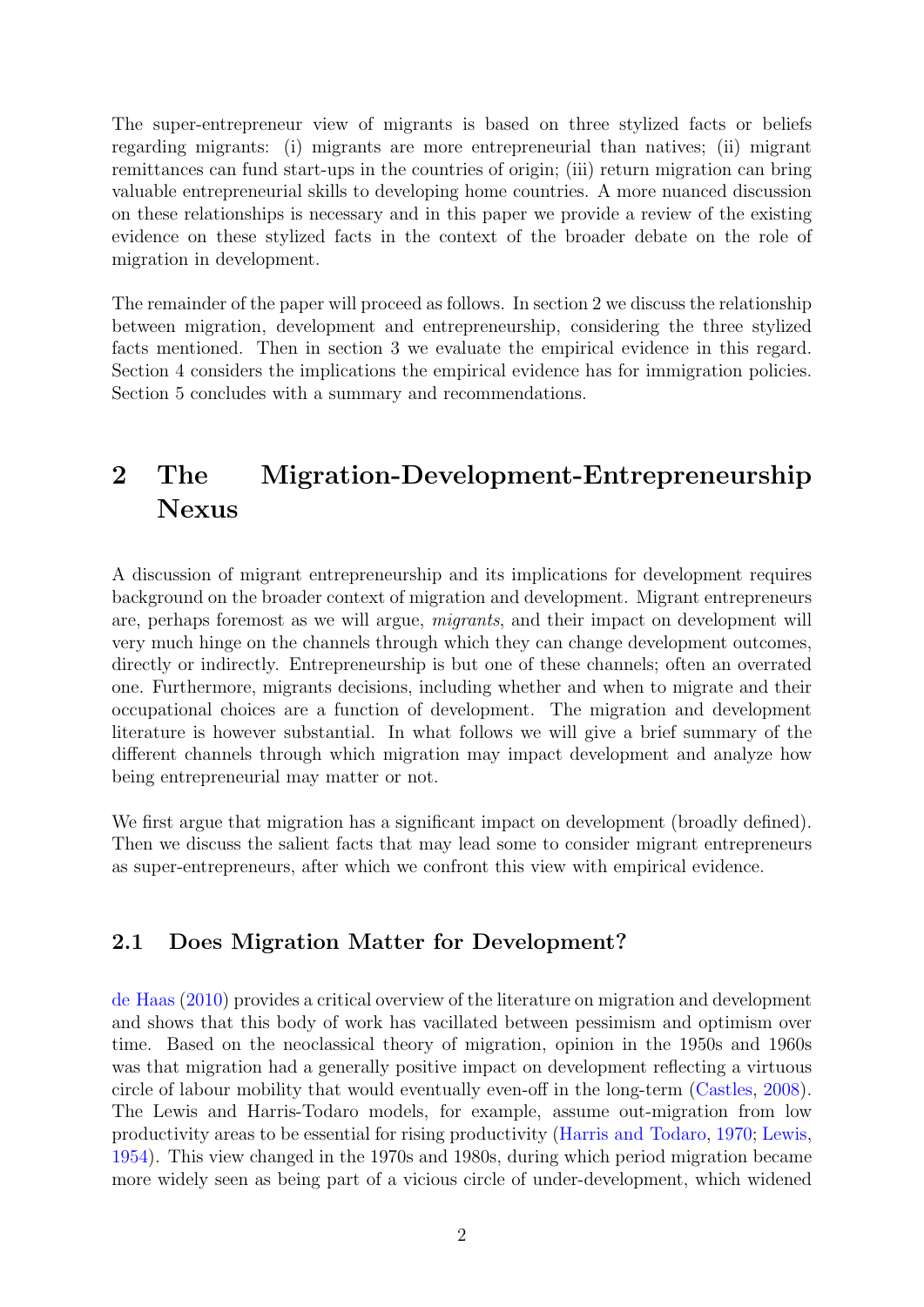the gap between core and periphery countries. Migration was blamed for maintaining economic dependencies between rich and poor countries by causing a brain-drain from poor to rich economies. Just before the recent (2013-2015) rise in immigration to Europe (mainly as a result of conflict in the Middle East and Eastern Africa after the Arab Spring) the pendulum had started to swing back towards a more positive assessment of the development impact of migration, with notions of a brain-gain being modified to account for a brain-circulation [\(Mountford,](#page-23-3) [1997;](#page-23-3) [Saxenian,](#page-24-1) [2006;](#page-24-1) [Docquier and Rapoport,](#page-21-1) [2011\)](#page-21-1).

Recent theorizing on migration and development is based on the New Economics of Labour Migration (NELM) and livelihood approaches [\(de Haas,](#page-20-2) [2010\)](#page-20-2) which take a more holistic view of migration and develpoment. Different aspects of migration, such as the role of diasporas have surfaced and migrants are seen as agents of development, leading to more nuanced research. For instance, migration have been established to have brain-drain effects only for some of the poorest countries [\(Maria and Stryszowski,](#page-23-4) [2009;](#page-23-4) [Beine et al.,](#page-19-1) [2008\)](#page-19-1). In addition new evidence suggests that out-migration of highly skilled individuals have substantial benefits, mainly for 'the migrants themselves, who benefit through massive gains in income and through greater human capital [\(Gibson and McKenzie,](#page-21-2) [2012\)](#page-21-2) [p.371]. Migration has also been found to contribute to raising living standards of those left behind[\(Acosta,](#page-19-2) [2007;](#page-19-2) [Adams,](#page-19-3) [1991,](#page-19-3) [2004,](#page-19-4) [2006;](#page-19-5) [Adams and Page,](#page-19-6) [2003,](#page-19-6) [2005;](#page-19-0) [Itzigsohn,](#page-22-1) [1995;](#page-22-1) [Taylor et al.,](#page-24-2) [2005\)](#page-24-2) as well as increased human capital, brain-gain and better return to human capital investments [\(Mountford,](#page-23-3) [1997;](#page-23-3) [Stark and Wang,](#page-24-3) [2002\)](#page-24-3).

The role of remittances has been the subject of special scrutiny given their sheer volume. Remittances have significant welfare impacts on countries with large out-migration, for example Jamaica and El Salvador [\(Giovanni et al.,](#page-21-3) [2014\)](#page-21-3) although this is more the case when low-skilled individuals migrate than in the case of higher-skilled migrants, who tend to remit less in per capita terms than low skilled migrants [\(Adams,](#page-19-7) [2009\)](#page-19-7). Remittances can also facilitate increases in household spending on education [\(Cox-Edwards and Ureta,](#page-20-4) [2003;](#page-20-4) [Acosta,](#page-19-2) [2007\)](#page-19-2), health services [\(Hildebrandt and McKenzie,](#page-22-2) [2005;](#page-22-2) [Mansuri,](#page-22-3) [2007\)](#page-22-3) and savings or investments [\(de Haas,](#page-20-5) [2005\)](#page-20-5). There is no conclusive evidence that remittances unambiguously promote macro-economic growth [\(Yang,](#page-25-1) [2011\)](#page-25-1).

Others have argued that out-migration does not only lead to higher levels of trade [\(Egger et al.,](#page-21-4) [2012;](#page-21-4) [Fairlie and Lofstrom,](#page-21-5) [2013;](#page-21-5) [Rauch and Trindade,](#page-24-4) [2002\)](#page-24-4) and FDI [\(Kugler and Rapoport,](#page-22-4) [2011\)](#page-22-4) to developing countries, but also contributes through 'social remittances'. Social remittances are ideas, behaviors, identities, and social capital that flow from receiving- to sending-country communities [\(Levitt,](#page-22-5) [1998\)](#page-22-5) [p.927]. They can be transferred to the origin country through modern communication methods such as telephone, internet and mail, through migrants' temporary return visits to their origin country or through permanent return. Migrants transfer their know-how and skills to family members or friends living in the origin country and this knowledge can then be utilized by individuals or households in the home country.

In this context, [Docquier et al.](#page-21-6) [\(2011\)](#page-21-6) and [Spilimbergo](#page-24-5) [\(2008\)](#page-24-5) show that the level of emigration is related to political developments in the home-country. Migrants can contribute to the diffusion of democratic values and norms either directly upon return or through contacts with relatives, or indirectly through social networks connecting the diasporas with groups in the origin country [\(Docquier et al.,](#page-21-6) [2011\)](#page-21-6). Some have even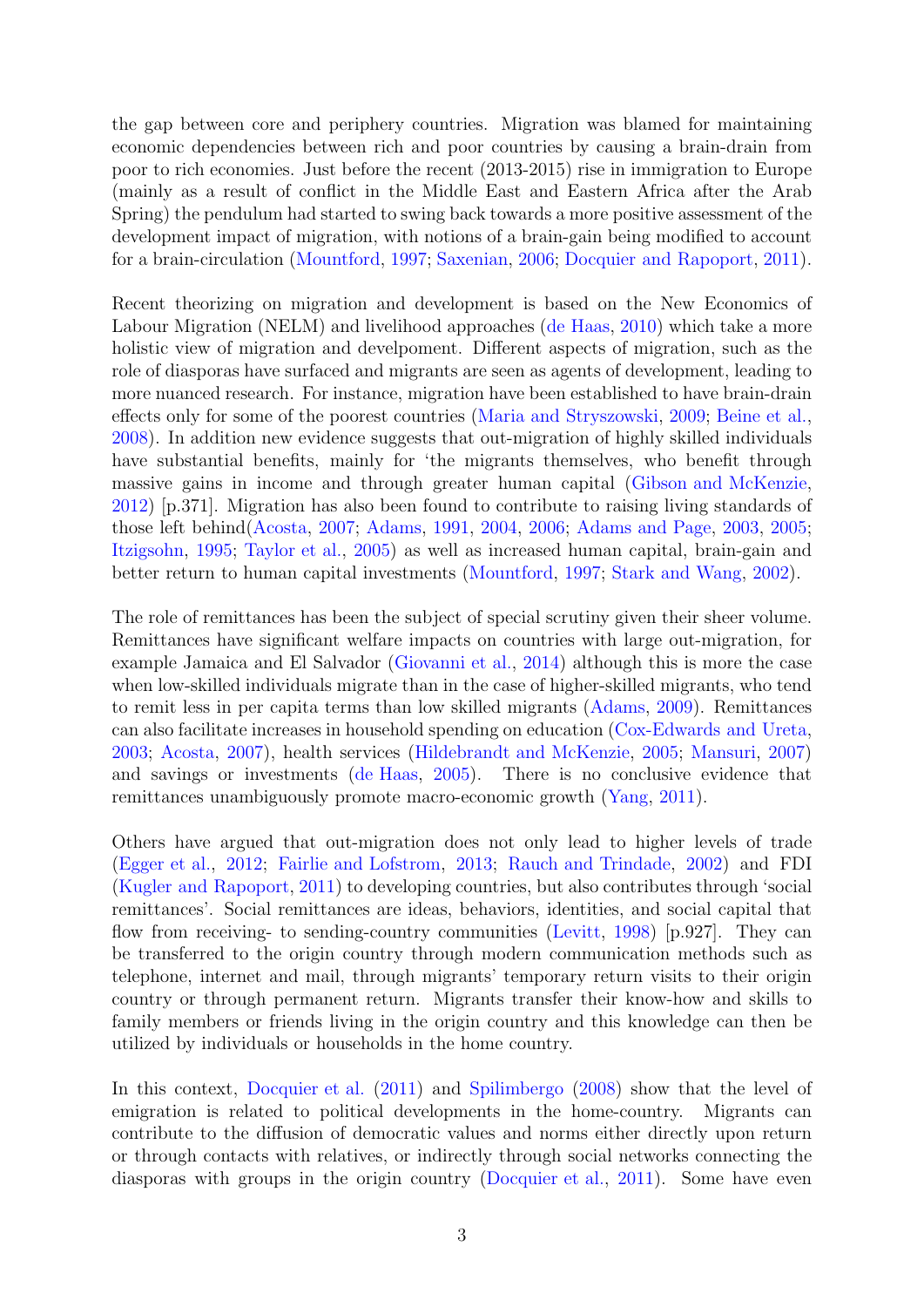argued that return migrants can increase the demand for political accountability and so improve governance in their home countries [\(Batista and Vincente,](#page-19-8) [2010\)](#page-19-8). However, the opposite can also hold; [Stel](#page-24-6) [\(2013\)](#page-24-6) for instance finds in the case of the Lebanese Diaspora, migrants often play an active role in entrenching political power in their home country.

This brief review illustrated a number of potential channels through which migration can impact development in both sending and receiving countries. Migration movements have implications on the macro-level of both countries as well as on the micro (individual or household) and meso (community) level. One of the channels through which migration may affect economic growth is through the entrepreneurial behaviour of migrants.

#### 2.2 Are Migrant Entrepreneurs Super-Entrepreneurs?

We conclude from the previous section that migration has the potential to contribute to development. But not all individuals and all countries benefit automatically from migration: there is much country and individual heterogeneity in migration-development outcomes. In this respect [de Haas](#page-20-2) [\(2010\)](#page-20-2) has cautioned against simplified assumptions about the relationship between migration and development. He points out that there 'is no automatic mechanism by which international migration leads to development (p.240). This means that policies may matter very much in migration: and moreover that migration policies may do much harm to development by distorting outcomes. Because of the nature of the public and policy debates on migration (characterized very often by a high degree of subjectivity), the need for an automatic mechanism of development through migration has concentrated attention in recent years on the role on migrants as entrepreneurs and facilitators of entrepreneurship.

Herein, migrants are often expected to be super-entrepreneurs. Proponents of this view have pointed to the successes of migrant entrepreneurs in China and the USA to argue that migrants may not need formal wage jobs. For instance it has been pointed out that in successful developing countries, such as China, 25 percent of migrants are selfemployed [\(Giulietti et al.,](#page-21-7) [2011\)](#page-21-7). [Saxenian](#page-24-7) [\(2002,](#page-24-7) [2006\)](#page-24-1) and others have praised the role of immigrants in the development of Silicon Valley, where close to one third of the technology businesses were run by immigrant owners by the end of the 1990s.

Several countries have introduced policies specifically targeting migrant entrepreneurs by introducing specific visa regulations for this group. They are seen as having high potential to contribute to the local economy and are therefore welcomed in countries like the Netherlands, Germany and many others [\(OECD,](#page-23-5) [2011\)](#page-23-5). These policies are selective in terms of admitting those migrants that bring sufficient human and/or financial capital and that are likely to make a contribution to the economy of the respective country (Marchand and Siegel, forthcoming).

Why are migrant entrepreneurs seen as 'super-entrepreneurs'? The main argument is based on selection. Migrant entrepreneurs may be less risk averse, as is evident in their decision to migrate, itself a risky activity [\(Neville et al.,](#page-23-6) [2014\)](#page-23-6). And they have been argued to be more able to spot opportunities for new businesses as they already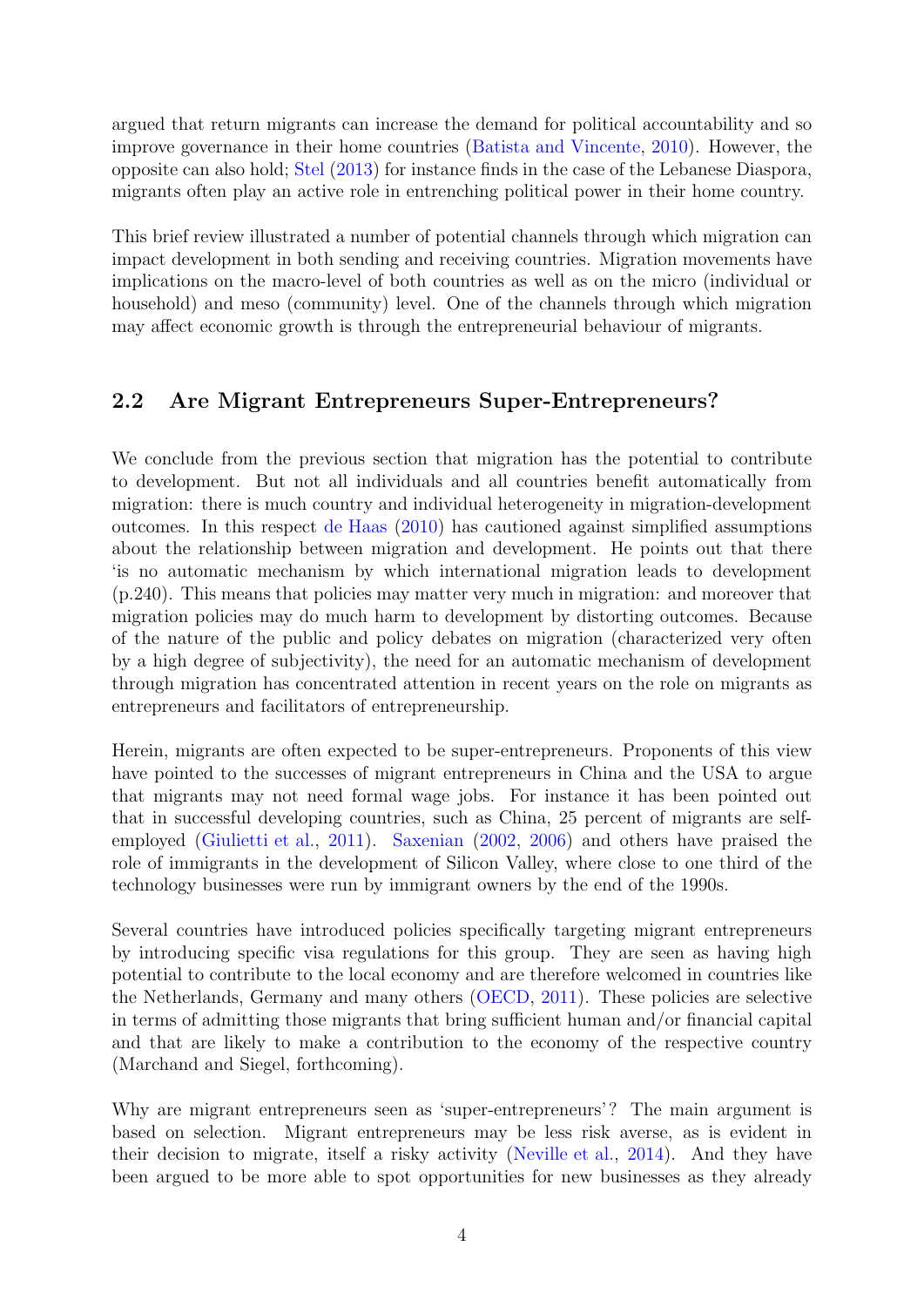spotted opportunities for migration [\(Hart,](#page-22-6) [2009\)](#page-22-6). On the other hand, immigrants may be found more proportionately amongst the self-employed because they may be excluded from more formal wage opportunities, hence they may be driven into self-employment and forced to become creative and problem-solving [\(Brixy et al.,](#page-20-6) [2013\)](#page-20-6). An additional argument for the 'super-entrepreneur view, which is particularly applied to return migrant entrepreneurship, is that of capital accumulation through the migration experience. Migrants are seen to have access to supplementary sources of support, training and financing, as often migrants increase their educational level and/or gain new skills, save more money and extend their social network while living abroad [\(de Haas,](#page-20-7) [2006;](#page-20-7) [OECD,](#page-23-7) [2008\)](#page-23-7).

These super-entrepreneurs and the diaspora communities of which they are part can contribute to their home countries' development [\(Riddle et al.,](#page-24-8) [2010;](#page-24-8) [Wei and Balasubramanyam,](#page-25-2) [2006\)](#page-25-2). For instance [Vorderwuelbecke](#page-24-9) [\(2012\)](#page-24-9) states that migrant entrepreneurs often maintain strong social ties with their homeland community, with positive benefits such as the transfer of business and technological know-how, information exchange and remittances [p.43]. This extends the accepted view in the literature that migrant communities can foster greater volumes of international trade between sending and receiving countries [\(Vaaler,](#page-24-10) [2011\)](#page-24-10).

Migrant entrepreneurs can also promote direct investment in their home countries as transnational entrepreneurs: according to [Riddle et al.](#page-24-8) [\(2010\)](#page-24-8) around 20 per cent of FDI to India between 1991 and 2001 was from its diaspora. However, the role of Indian (and Chinese) diasporas may be unique; in the case of other countries [Gibson and McKenzie](#page-21-2) [\(2012\)](#page-21-2) found a negligible role of (highly skilled) migrants in fostering FDI to their home countries. Because a large proportion of migration is return migration, the role of return migrants occupational decisions has attracted a growing body of research. In this view the decision to migrate and to start a business upon return is often made simultaneously (Démurger and Xu, [2011;](#page-21-8) [Dustmann and Kirchkamp,](#page-21-9) [2002;](#page-21-9) [Rapoport,](#page-24-11) [2002\)](#page-24-11). As such larg(er) proportions of return migrants may become entrepreneurs [\(Marchetta,](#page-22-7) [2012;](#page-22-7) [Mesnard,](#page-23-8) [2004;](#page-23-8) [Dustmann and Kirchkamp,](#page-21-9) [2002\)](#page-21-9). A further analysis of this evidence will be presented in section 3.3 below.

In conclusion, a positive view of migrant entrepreneurs has gained acceptance within the broader migration-development nexus. Within this many subscribe explicitly or implicitly to a view that migrant entrepreneurs are super-entrepreneurs who will benefit development in home and destination countries through their greater prowess as entrepreneurs, their remittances, their trans-national entrepreneurial activity and their business acumen. In the next section we examine whether these views are supported by empirical evidence.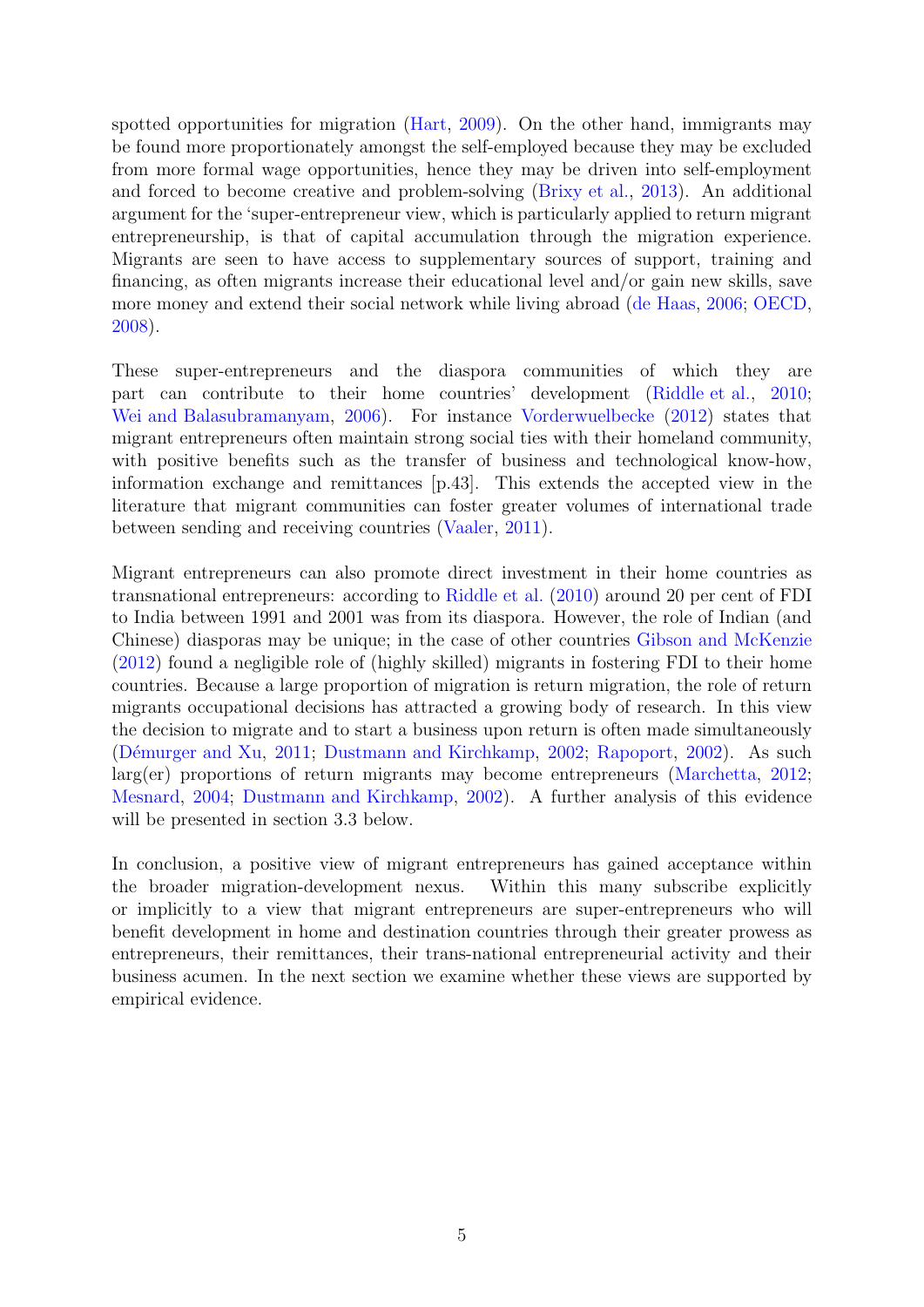# 3 Re-evaluating the Stylized Facts

#### 3.1 Are immigrants really more entrepreneurial than natives?

Despite the a priori reasons for suspecting that migrants may be more entrepreneurial than natives, as discussed in section 2.2, the empirical evidence is not strong. For instance, a recent [OECD](#page-23-9) [\(2010\)](#page-23-9) review finds that migrant entrepreneurship, as measured by selfemployment rates, is more common than non-migrant entrepreneurship in only 13 out of 25 countries in the OECD. In other words in about half of the OECD countries, migrants are less likely than natives to be self-employed. Moreover, in the countries with larger immigrant populations, such as Germany, Italy, Spain, Switzerland and the Netherlands, migrants are much less likely than natives to be self-employed [\(OECD,](#page-23-9) [2010\)](#page-23-9). In the case of migrants in Germany, [Brixy et al.](#page-20-6) [\(2013\)](#page-20-6) even found that migrants believe less often that they have the necessary skills to run a business and that they were not more risk averse than non-migrants. And in the case of the Netherlands, [Jansen et al.](#page-22-8) [\(2003\)](#page-22-8) find the rate of entrepreneurship amongst the native Dutch population as well as of the Turkish immigrant population to be almost twice as high as amongst immigrant populations from Morocco, Suriname and the Antilles.

The only study to compare start-up rates (early entrepreneurial activity) amongst migrants and non-migrants across countries is the 2012 Global Entrepreneurship Monitor (GEM). It found that rates of early entrepreneurial activity (start-up rates) are similar between migrants and non-migrants, and that start-up rates of migrants are just as heterogeneous across countries as that of non-migrants. For instance the GEM found that only 1.8 per cent of early entrepreneurial activity in Sub-Saharan Africa is undertaken by first generation migrants, while the corresponding share is 11 per cent and 10 per cent in the USA and Western Europe respectively [\(Vorderwuelbecke,](#page-24-9) [2012\)](#page-24-9).

Self-employment per se may be a poor measure of entrepreneurship. Many argue that what fundamentally characterizes entrepreneurs is their innovativeness, their creative destruction to use Schumpeters term. So how well do migrant entrepreneurs do in terms of innovation? It has been pointed out that migrant entrepreneurs may be disproportionately represented, at least in the United States, amongst high-growth and highly innovative enterprises [\(OECD,](#page-23-5) [2011;](#page-23-5) [Saxenian,](#page-24-7) [2002;](#page-24-7) [Wadhwa et al.,](#page-24-12) [2007\)](#page-24-12) and biotech firms [\(Stephan and Levin,](#page-24-13) [2001\)](#page-24-13) as well as public venture-backed US companies [\(Anderson and Platzer,](#page-19-9) [2006\)](#page-19-9) and high-impact companies [\(Hart and Acs,](#page-22-9) [2011\)](#page-22-9). In the 2012 GEM survey on average 20 per cent of migrant-owned enterprises expected to create 10 or more jobs in the next five years, compared to only 14 per cent of non-migrant owned enterprises [\(Vorderwuelbecke,](#page-24-9) [2012\)](#page-24-9).

As far as innovation is concerned, around 16 per cent of high-tech firms in a recent USA sample had a migrant owner, and moreover a migrant owner with skills in science and engineering [\(Hart,](#page-22-6) [2009\)](#page-22-6). [Hunt and Gauthier-Loiselle](#page-22-10) [\(2009\)](#page-22-10), using USA patent data, found that 'immigrants account for 24 per cent of patents, twice their share in the population, and that the skilled immigrant patenting advantage over skilled natives is entirely accounted for by immigrants' disproportionately holding degrees in science and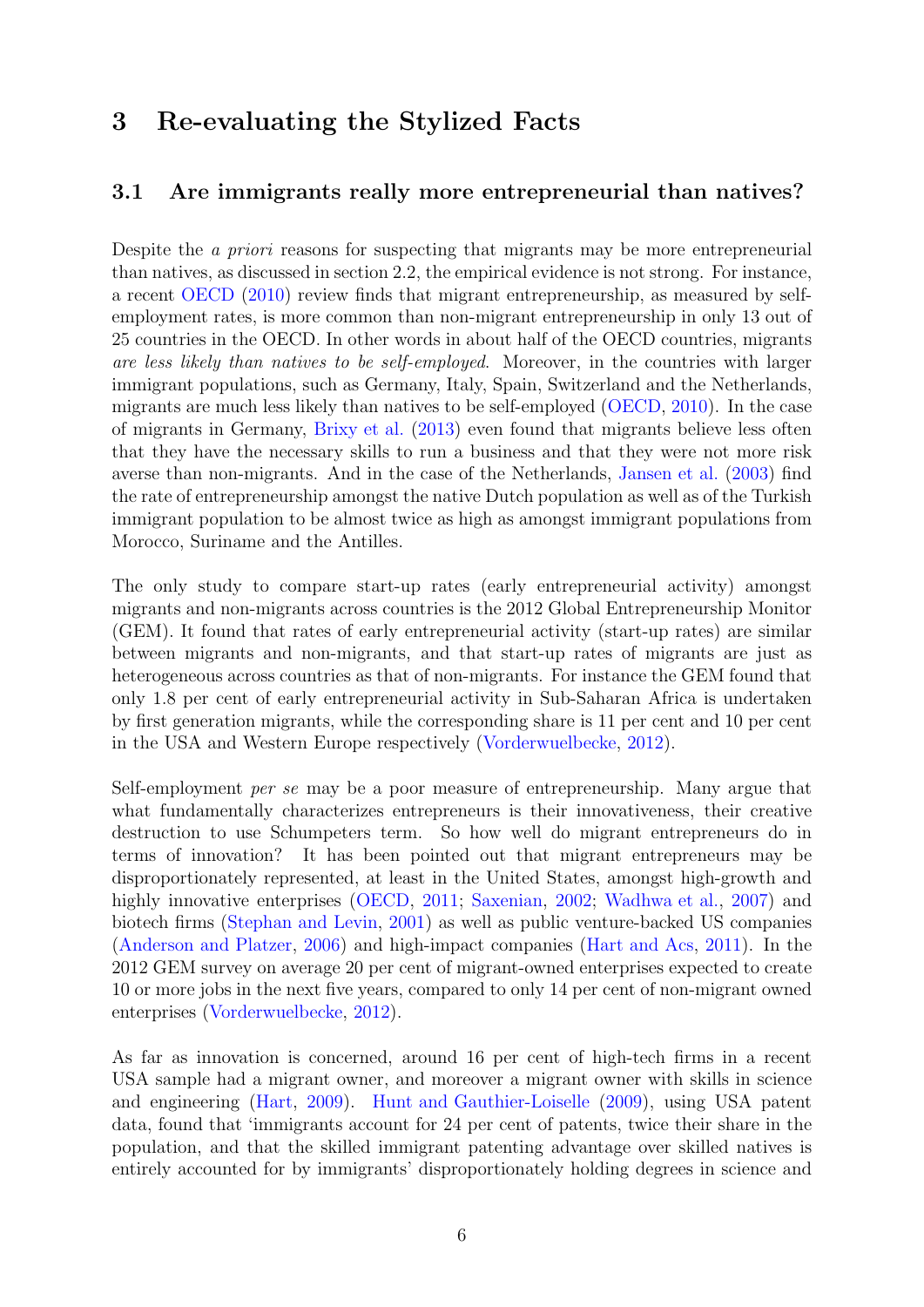engineering [p.4]. Despite the clear contributions that migrant entrepreneurs have made to innovation in the USA, [Hart and Acs](#page-22-9) [\(2011\)](#page-22-9) cannot find evidence that migrant owned high-tech firms in the USA are more likely to register patents or spend more on research and development than native owned firms. Supporting this point, the survey by [Hart](#page-22-6) [\(2009\)](#page-22-6) of high-tech entrepreneurship (the most innovative form of entrepreneurship) in the USA concluded that 'most previous studies have overstated the role of immigrants in high-tech entrepreneurship' [p.3].

The 2012 GEM survey attempted to measure the innovation of enterprises as the number of new products or services they introduced across 69 countries, taking into account whether the enterprises in question were owned by a migrant or non-migrant. Analyses of the survey results could not find significant differences between the innovativeness of migrant and non-migrant entrepreneurs [\(Vorderwuelbecke,](#page-24-9) [2012\)](#page-24-9).

As a final measure of the entrepreneurial prowess of migrants, one may compare the average performance of migrant enterprises to that of non-migrants. Using performance measures such as sales growth and profits from new Canadian start-ups, [Neville et al.](#page-23-6) [\(2014\)](#page-23-6) find that migrant enterprises are not generally better performing than those of nonmigrants and that very often immigrant-owned firms underperformed. Only in the case of migrant firms that export do they find superior performance, suggesting to them that these migrant firms may have better international networks. The usual suspects in firm performance such as experience, skills, gender, access to finance and growth orientation were found to apply in equal measure to both migrant and non-migrant enterprises. Similarly [Dai and Lui](#page-20-8) [\(2009\)](#page-20-8) finds that in the case of China's Zhongguancun Science Park (ZSP) return migrants who export more, due to their international networks, performed better than non-migrants.

[Saxenian](#page-24-7) [\(2002,](#page-24-7) [2006\)](#page-24-1) and others have argued that the development of high-tech sectors and innovation clusters in countries such as China, India and Taiwan resulted due to the remigration of entrepreneurs (transnational entrepreneurs) from places like Silicon Valley and elsewhere in the USA. More recently [Kenney et al.](#page-22-11) [\(2012\)](#page-22-11) challenged this interpretation, concluding from a historical overview of the creation and establishment of ICT industries in these countries that return migrants were not critical in their establishment. They conclude that the roles of native entrepreneurs and governments were more essential for the emergence and establishment of these industries than return migrants and that 'the importance of the returnees is more likely in deepening home country industrial development and connections to the US' [p.395].

#### 3.2 Are migrant remittances likely to fund entrepreneurship in their home countries?

In the new economics of labor migration (NELM) the decision to migrate is seen not as only a decision an individual makes, but a decision that is taken at the household level to deal with risks, market imperfections and obstacles in their environment. If for instance, a lack of liquidit and/or poorly functioning financial markets obstruct households to establish business enterprises, migration of some family members and their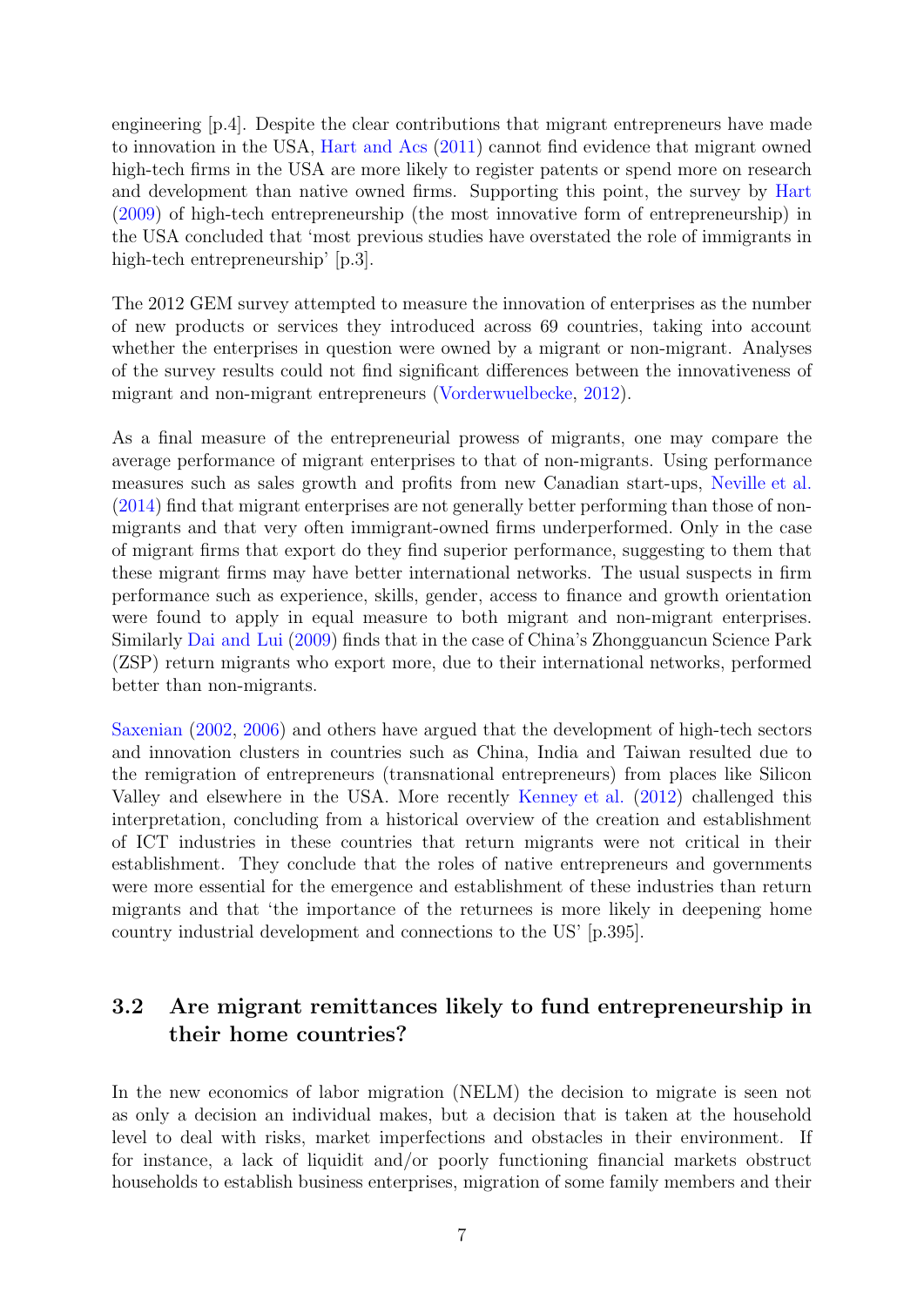remittances may be a way of overcoming these financial constraints, making it possible for them to invest in agricultural innovations, land and housing, and small businesses [\(Lucas and Stark,](#page-22-12) [1985\)](#page-22-12).

The literature on the impact of remittances on development contains controversial findings. It contains on one hand a somewhat pessimistic view of the role of remittances, recognizing negative effects such as moral hazard [\(Chami et al.,](#page-20-9) [2003\)](#page-20-9) and exchange rate appreciation and reduced export competitiveness [\(Amuado-Dorantes and Pozo,](#page-19-10) [2004;](#page-19-10) [Bourdet and Falck,](#page-20-10) [2006\)](#page-20-10). On the other hand a more optimistic view emphasizes that remittances can contribute to poverty reduction, consumption smoothing and household expenditure [\(Acosta,](#page-19-2) [2007;](#page-19-2) [Adams,](#page-19-5) [2006\)](#page-19-5). Remittances can also raise household spending on education [\(Cox-Edwards and Ureta,](#page-20-4) [2003;](#page-20-4) [Acosta,](#page-19-2) [2007\)](#page-19-2) and health services [\(Hildebrandt and McKenzie,](#page-22-2) [2005;](#page-22-2) [Mansuri,](#page-22-3) [2007\)](#page-22-3). In addition, part of remittances that are received by households may be used for savings or investments [\(de Haas,](#page-20-5) [2005\)](#page-20-5). [Giuliano and Ruiz-Arranz](#page-21-10) [\(2009\)](#page-21-10) show that in some countries with underdeveloped financial systems remittances are used to overcome credit and liquidity constraints and are invested into small business development. They find that when the development of the financial sectors is lower the contribution of remittances to economic growth is stronger [\(Giuliano and Ruiz-Arranz,](#page-21-10) [2009\)](#page-21-10).

The empirical evidence on the effectiveness of remittances to encourage entrepreneurship in migrant sending countries is, however, also mixed. For instance [Amuado-Dorantes and Pozo](#page-19-10) [\(2004\)](#page-19-10) show that in the case of the Dominican Republic receiving remittances does not lead to an increased likelihood of owning a business, but rather the opposite. Remittance receipt is associated with a reduced likelihood of business operations. It has also been observed that households, who already operate a business, are more likely to receive remittances from abroad [\(Amuado-Dorantes and Pozo,](#page-19-10) [2004\)](#page-19-10). [Vasco](#page-24-14) [\(2013\)](#page-24-14) studying migration and remittances in the case of rural Ecuador finds that 'neither migration nor remittances have any effect on the odds of a household owning a rural business' [p.37]. [Ang et al.](#page-19-11) [\(2009\)](#page-19-11) also do not find a significant effect of remittances on productive investments in the Philippines.

In the case of Mexico, on the other hand, remittances have been found to be a significant source of capital for micro-enterprises (López-Córdova and Olmedo, [2006\)](#page-22-13). Investments in businesses are seen increasingly in Mexican households and communities receiving remittances from the United States [\(Massey and Parado,](#page-23-10) [1998\)](#page-23-10). [Woodruff and Zenteno](#page-25-3) [\(2007\)](#page-25-3) also find that SMEs in Mexico benefit financially from having links to migrant networks in the USA and that in the case of high-tech firms they also grow faster as a result, suggesting that migrant networks can alleviate financial constraints. In the case of Nicaragua, [Funkhouser](#page-21-11) [\(1992\)](#page-21-11) establish that remittances have a small positive effect on self-employment in receiving households. In El Salvador, in contrast, remittances did not seem to impact self-employment activities in a household survey conducted in 2000. International remittances were, however, significantly and positively associated with business ownership. These effects were particularly strong in rural areas and among females [\(Acosta,](#page-19-2) [2007\)](#page-19-2).

[Yang](#page-25-4) [\(2008\)](#page-25-4) estimates the responses of Filipino households to economic shocks in the destination country of migrated household members. He shows that a positive shock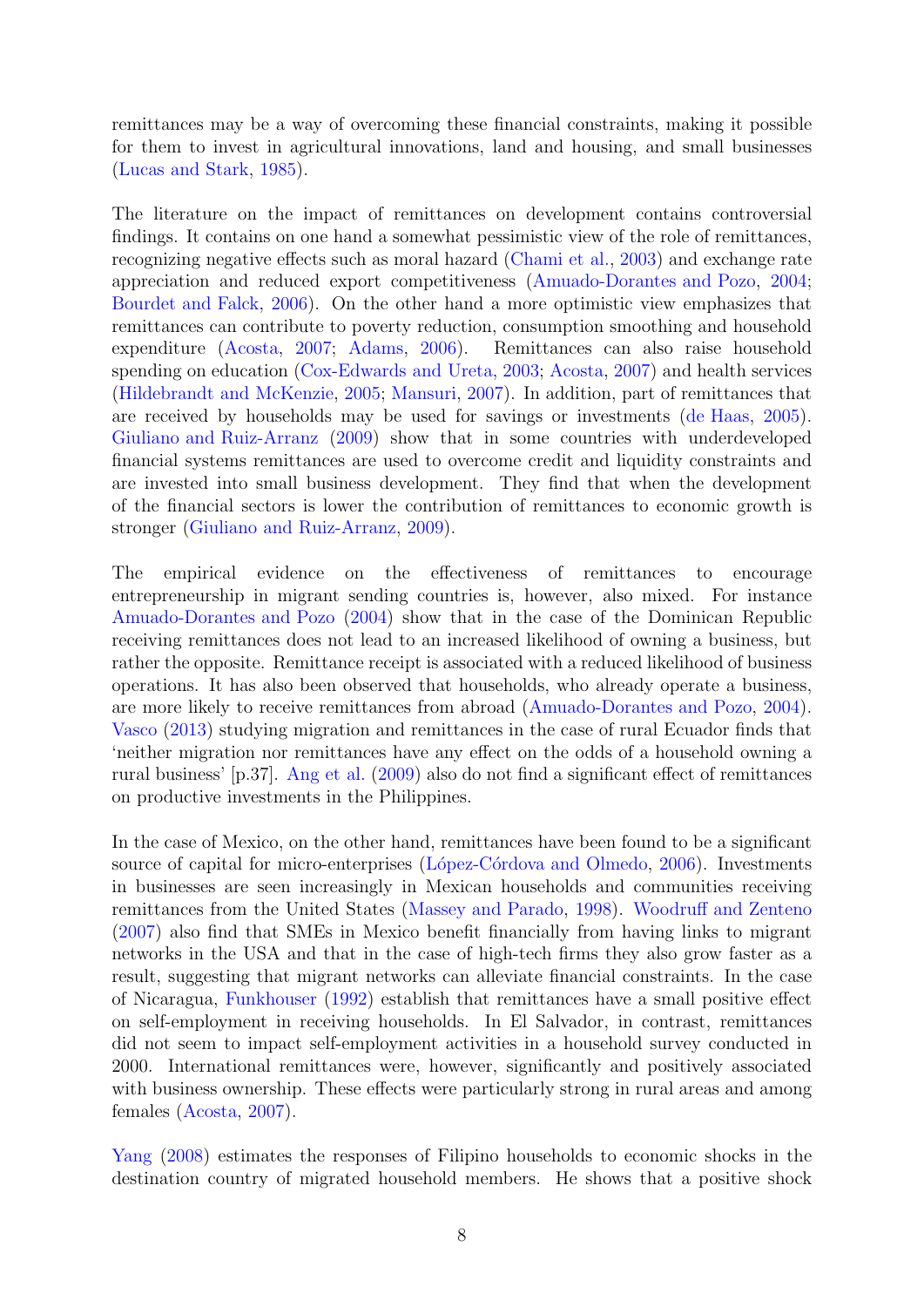leads to increased levels of investment in entrepreneurship in the origin households. [Vaaler](#page-24-10) [\(2011\)](#page-24-10) find evidence that remittances support venture capital funds and firm start-ups in home countries, especially when they come from migrants living in migrant communities abroad. The effects decrease when the remittances are sent by highly educated migrants [Vaaler](#page-24-10) [\(2011\)](#page-24-10).

Besides the direct use of remittances for business investments, remittances might also indirectly contribute to the ability of a recipient household to engage in business activities. A stable remittance income may be considered a positive attribute in the evaluation of creditworthiness of a households when it comes to access to microloans or small business loans [\(Ratha,](#page-24-15) [2007\)](#page-24-15). Especially in contexts where households face high income volatility and shocks otherwise, remittances can also favor income smoothing and as such make households more attractive borrowers [\(Mohapatra et al.,](#page-23-11) [2011\)](#page-23-11).

Overall, however, most of the literature on development and migration seems to concur that remittances are largely used to fund consumption [\(de Haas,](#page-20-2) [2010\)](#page-20-2) which is not necessarily a bad thing for households in the poorest countries [\(Yang,](#page-25-1) [2011\)](#page-25-1). Whether remittances are used for business investments and self-employment activities is highly dependent on the context as is shown by the mixed evidence on the relationship between the two. It seems that it matters where the remittances come from, where they go and who is then responsible for the way they are used in the receiving household. As such more research is necessary in order to really understand the interactions between remittances and entrepreneurship and to establish under what conditions migrant remittances are likely to fund entrepreneurship in their home countries.

#### 3.3 Are return migrants more likely to be entrepreneurial than non-migrants?

While there is a growing literature on the development impact of the rising flow of remittances to poorer countries, it is only fairy recently that attention has been paid to the potential of return migrants to start up enterprises in their home countries. This reflects the greater awareness of the fact that most migration is not permanent, but temporary [\(Mesnard,](#page-23-8) [2004\)](#page-23-8). Hence, migrants may learn while away from their home country or region, as well as gather savings and build foreign networks, all of which may alleviate constraints on starting a new enterprise upon return [\(Marchetta,](#page-22-7) [2012;](#page-22-7) [Rapoport,](#page-24-11) [2002\)](#page-24-11). However, while abroad migrants may lose contact with their networks at home, and hence experience a depreciation of their social capital, which may make it more difficult to establish a new enterprise. Accordingly, to the extent that credit constraints and lack of skills and experience are obstacles to entrepreneurship in developing countries, and social capital is not as crucial, one may expect return migrants to be more likely to be able to start up new firms than non-migrants [\(Wahba and Zenou,](#page-25-5) [2012\)](#page-25-5).

How valid is this expectation? [Black and Costaldo](#page-19-12) [\(2009\)](#page-19-12) report that the literature is not unambiguously supporting this expectation and moreover that the types of businesses started up by return migrants most often do not have a significant development impact. [Gibson and McKenzie](#page-21-2) [\(2012\)](#page-21-2) find micro-economic evidence from five developing countries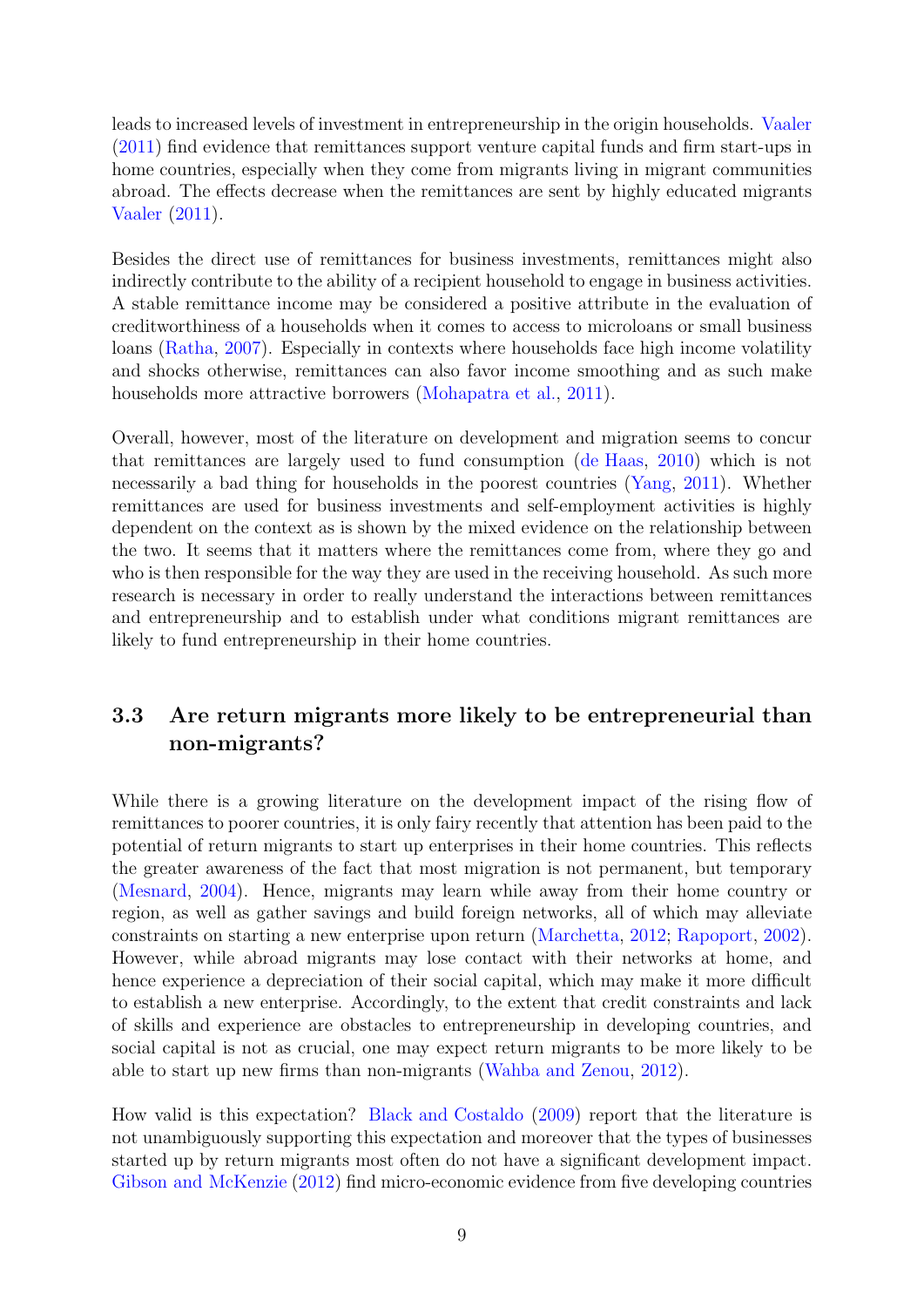that return migration is common, and that although return migrants share knowledge gained, they are not more productive as entrepreneurs or in wage labor back home than non-migrants.

There are several studies investigating differences in entrepreneurial activities between return migrants and non-migrants. The most common finding relates to financial capital, and more specifically the role of savings accumulated abroad in the launch of a small business upon return. For instance, both [Arif and Irfan](#page-19-13) [\(1997\)](#page-19-13) and [Piracha and Vadean](#page-23-12) [\(2010\)](#page-23-12) find strong indication that return migrants are more likely to be self-employed in business in comparison to non-migrants in Pakistan and Albania respectively. Using data from Ghana and Côte DIvoire [Black and Costaldo](#page-19-12) [\(2009\)](#page-19-12) find that return migrants are more likely to start a new enterprise if they had accumulated savings and stayed abroad longer. This trend was found to be stronger among poorer migrants. They also found that any formal education received by migrants while abroad to be insignificant for the entrepreneurship decision once they have returned. Similar results were obtained for Bosnia-Herzegovina, Bulgaria, Georgia, the Kyrgyz Republic, Romania and Tajikistan by [Lianos and Pseiridis](#page-22-14) [\(2009\)](#page-22-14) and by [McCormick and Wahba](#page-23-13) [\(2001\)](#page-23-13) for Egypt. [Ilahi](#page-22-15) [\(1999\)](#page-22-15)[,Dustmann and Kirchkamp](#page-21-9) [\(2002\)](#page-21-9) and [Mesnard](#page-23-8) [\(2004\)](#page-23-8) arrive at a similar conclusion showing return migrants are particularly prone to invest savings from abroad in business ventures back home, suggesting temporary migration may at times be employed as a strategy to overcome credit constraints faced in the country of origin.

In the case of rural to urban migration in China, Démurger and Xu  $(2011)$  found that return migrants were more likely than non-migrants to start up an enterprise and that the likelihood of this was enhanced by the amount of savings accumulated and the experience gained as measured by the frequency of job changes. Also for China, [Giulietti et al.](#page-21-12) [\(2013\)](#page-21-12) found that not only are return migrants more likely than non-migrants to start up a business, but that that they also promote entrepreneurship amongst family members who did not migrate suggesting that knowledge and experience may be skills required in Chinas rural areas to stimulate entrepreneurship.

[Wahba and Zenou](#page-25-5) [\(2012\)](#page-25-5) using migration data from Egypt also find that experience, savings and duration abroad matter, and that the loss of social capital due to being out of the country does not outweigh the benefits of finance and experience in starting up a firm. In the case of Egypt their evidence indicate that return migrants could indeed be more likely to become self-employed; however, they do recognize that the decision of a migrant to return could be a decision made simultaneously to that of becoming an entrepreneur, which would upwardly bias the propensity of return migrants to be found in entrepreneurship; they find evidence of such an upward bias in their data [\(Wahba and Zenou,](#page-25-5) [2012\)](#page-25-5). Similar evidence of bias, and of the simultaneity in the decisions to migrate and become entrepreneurial, is found by [Batista et al.](#page-19-14) [\(2014\)](#page-19-14) in the case of return migration in Mozambique.

Problems faced by studies into the occupational choice of return migrants and the probability that they enter into entrepreneurship are due to endogeneity and simultaneity in the decisions to migrate and to start a new enterprise, and due to the fact that the total population of return migrants are not available. Little has been done in the way of controlled (or natural) experiments, and properly matched panel data is still scarce,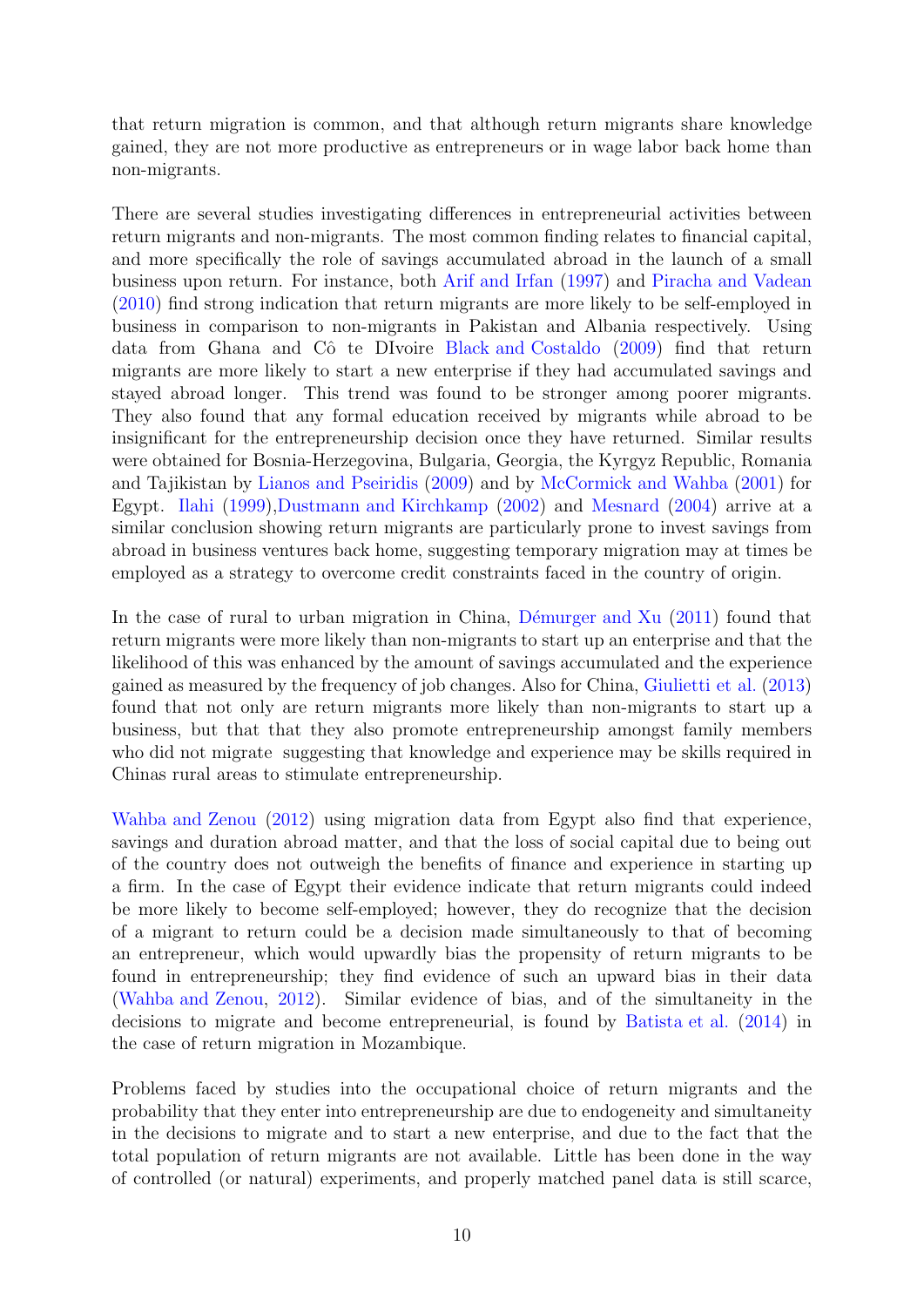although a number of studies have used bivariate probit models and instrumental variables methods to deal with endogeneity issues. As a result of these shortcomings and given the relatively few studies on the topic, a recent survey on migration and development concluded that there is still much scope for further research on the determinants and impacts of return migration and entrepreneurship [\(Gurgand et al.,](#page-21-13) [2012\)](#page-21-13).

### 4 Discrimination and Poor Policies

An individuals decision to become an entrepreneur or not has been studied by economists as an occupational choice. In empirically studying this occupational choice the evidence tends to suggest that the occupational choices of migrants is not significantly different from that of non-migrants. Both migrants and non-migrants would be more or less likely to be entrepreneurs as a result of their individual characteristics (schooling, experience), household or community level factors (size of household, cultural background), institutional determinants (access to finance) and the business environment. It therefore does not seem from existing evidence that migrant entrepreneurs face significant other challenges, apart from discrimination.

Migrant entrepreneurs, like migrants in general, suffer from various forms of discrimination [\(Jansen et al.,](#page-22-8) [2003;](#page-22-8) [Zhou,](#page-25-6) [2004\)](#page-25-6). A large number of authors mention that migrants often face discrimination in formal labor markets, which then drives them into (necessity) self-employment [\(Bruder and Raethke-Doeppner,](#page-20-11) [2008\)](#page-20-11). This can be due to structural discrimination (the need for a visa for example ); taste discrimination (when employers prefer not to employ workers of a certain ethnicity due to amongst others racial or ethnic stereo-typing and language barriers) and statistical discrimination (when employers and job seekers have asymmetrical information about their quality)[\(Bruder and Raethke-Doeppner,](#page-20-11) [2008\)](#page-20-11). Rising xenophobia has been found to push disproportionate numbers of migrants with limited English proficiency into self-employment in the United States [\(Mora and Davila,](#page-23-14) [2007\)](#page-23-14). That discrimination and xenophobia foster self-employment amongst migrants is thus acknowledged. Hence entrepreneurship can be used as a way to circumvent these obstacles [\(OECD,](#page-23-9) [2010\)](#page-23-9) [p.9] as a way for migrants to overcome social exclusion and integrate better with their host community [\(Constant et al.,](#page-20-12) [2007\)](#page-20-12) as well as a way to improve their socioeconomic mobility [\(Zhou,](#page-25-6) [2004\)](#page-25-6).

A number of studies have attempted to quantify the impact of labor market discrimination on the occupational choices of migrants in China, where legal discrimination, through for instance the Hukou system, is well known. [Frijters et al.](#page-21-14) [\(2011\)](#page-21-14) find that if there would be no discrimination against migrants in urban China, the number of self-employed migrants would fall by 16 per cent, a significant proportion. Thus, when they have a choice, migrants may often prefer wage employment to being self-employed. This conclusion is supported by the empirical patterns of migrant self-employment in the OECD [\(OECD,](#page-23-9) [2010\)](#page-23-9) as well as studies from e.g. Germany which find that it is more likely for less educated migrants to be self-employed than for higher educated migrants [\(Constant and Zimmermann,](#page-20-13) [2006\)](#page-20-13).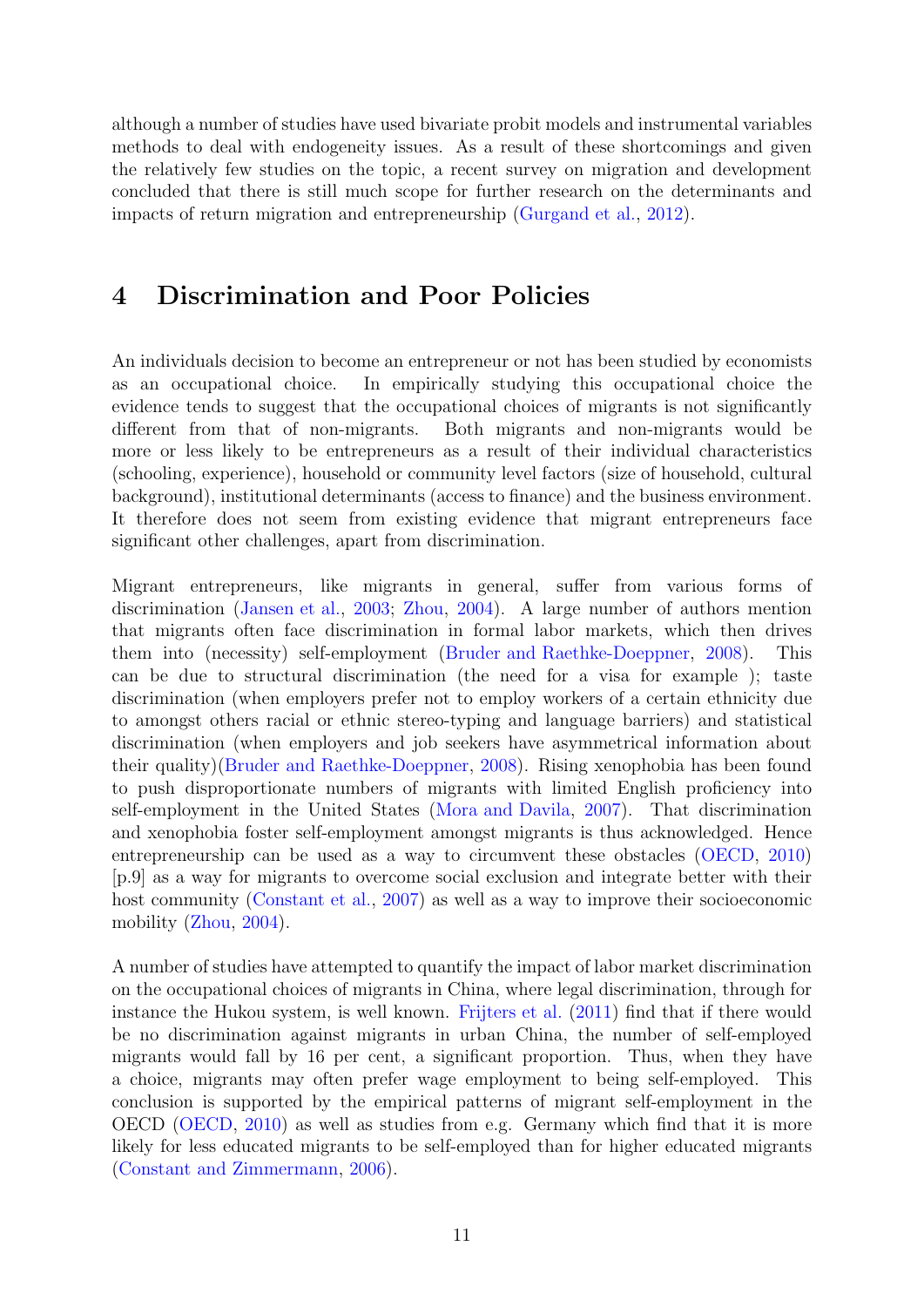Migrants also face discrimination in consumer markets which in turn create a demand for the goods and services migrant entrepreneurs can provide, often in ethnic enclaves [\(Jansen et al.,](#page-22-8) [2003\)](#page-22-8). Hence ethnic enclaves often act as a pull factor for migrants to enter into self-employment [\(Price and Chacko,](#page-23-15) [2009\)](#page-23-15).

Finally, migrant entrepreneurs themselves do face discrimination, especially when trying to gain access to finance [\(Zhang,](#page-25-7) [2008\)](#page-25-7). As a result, migrant entrepreneurs may be very vulnerable to external shocks because they are often in entrepreneurship because they lack access to wage employment [\(Brixy et al.,](#page-20-6) [2013\)](#page-20-6). In other words they are necessity entrepreneurs [\(Constant and Zimmermann,](#page-20-13) [2006\)](#page-20-13). Moreover, they often have access only to types of businesses, e.g. in trade and services, that are more exposed to external economic shocks [\(OECD,](#page-23-9) [2010\)](#page-23-9). The GEM study, however, could not find evidence across 69 countries that migrants are more likely to be necessity entrepreneurs than non-migrants [\(Vorderwuelbecke,](#page-24-9) [2012\)](#page-24-9). This does not mean that it is not the case; certainly the finding that migrant entrepreneurs often perform worse than non-migrants may suggest they indeed face more difficulties [\(Neville et al.,](#page-23-6) [2014\)](#page-23-6).

It should be stressed that a selection of migrant entrepreneurs occurs before migrants even enter the host country. As the link between migration and entrepreneurship receives more attention by policy-makers, a growing number of countries are introducing specific policy measures for this group. As immigrant entrepreneurs are a heterogenous group running different types of businesses, policies should ideally be equally diverse in order not to exclude potential future entrepreneurs [\(Collins,](#page-20-14) [2003\)](#page-20-14). However, considering policies currently implemented it is evident that the diversity of this population is not addressed. While overall the share of immigrants entering a country on an entrepreneur visa is relatively small, the bulk of immigrant entrepreneurs does not qualify for this type of visa, likely due to a lack of capital and experience, and usually enters the country through another channel. Some of these might still migrate with the intention of starting their own business. Particularly among highly skilled immigrants there may also be people with high entrepreneurial ability. In some cases, however, policy hinders this. Migrants entering on a work visa, for example, may not be allowed to start a business while on this specific visa. This may be a waste of their potential contribution to the local economy. An example from the Netherlands is that of 'knowledge migrants who are only allowed to work for their current employer. They are not allowed to start their own business next to this employment while on a knowledge migrant visa. It is common for academics to start their own (consultancy) business next to their University work; this type of entrepreneurship is however restricted in the case of the Netherlands (Marchand and Siegel, forthcoming).

When looking at return migrants and entrepreneurship it can be observed that policies and programs are also sometimes developed based on overly positive assumptions. An example of this is the fact that increasingly voluntary return programs contain entrepreneurship components of different format. Some simply provide in-kind or financial support, while others also offer training. The fact that this support is often given to people with no prior experience in running a business and maybe even no interest in doing so, can in this context be seen as a form of positive discrimination. It is, however, the case that evaluations of such programs are largely lacking. In order to increase the efficieny and effectiveness of such programs, more evidence is necessary.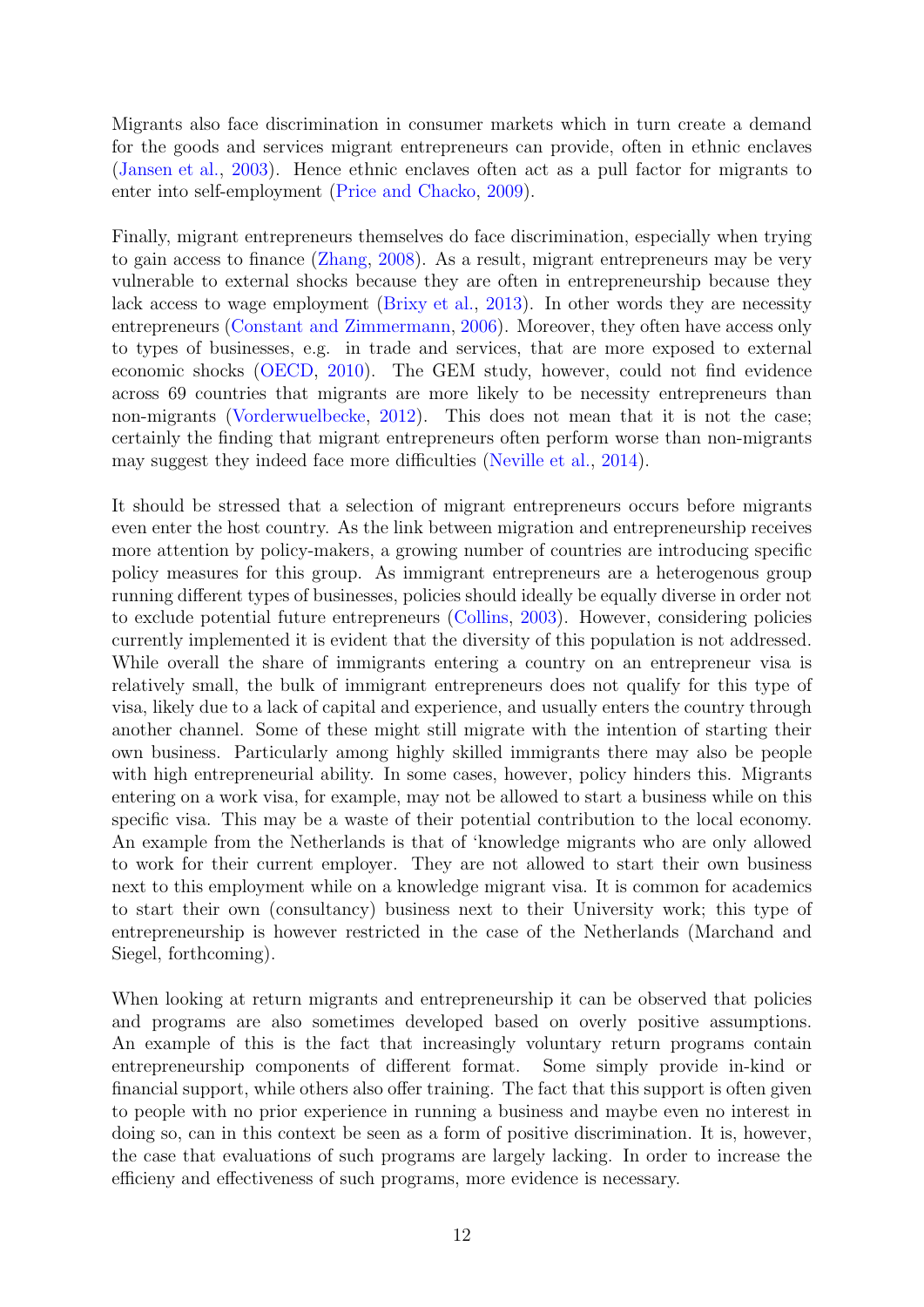Overall it can be seen that there are several factors that on the one hand drive migrants into entrepreneurship, such as the discrimination on the labour market, while on the other hand, access to finance and policies often hinder potential entrepreneurs to put their plans into action. Other policies and programs drive migrants into entrepreneurship who are not necessarily suited for this.

# 5 Concluding Remarks

Migration is an important mechanism for raising the welfare of individuals and households in developing countries through for example remittances and knowledge transfers [\(Gibson and McKenzie,](#page-21-2) [2012\)](#page-21-2). Migrants also contribute to the economy of their host countries through their contributions to the labour market, paying taxes and social contributions and overall economic growth [\(OECD,](#page-23-16) [2014\)](#page-23-16). One way in which migrants may contribute to the economy in both home and host country is through entreprenurial activities. Based on the theoretical notion that migrants, like entrepreneurs, tend to be less risk averse they are often seen as 'super-entrepreneurs. The discussion on the linkages between migration and entrepreneurship need to be more nuanced. Hence this paper tried to bring together the existing state of knowledge on three the stylized facts on migration and entrepreneurship: (i) migrants are more entrepreneurial than natives; (ii) migrant remittances can fund start-ups in the countries of origin; (iii) return migration can bring valuable entrepreneurial skills to developing home countries.

We found that the evidence is mixed on the question whether immigrants are more likely to be self-employed than natives as well as whether immigrant entrepreneurs outperform their native counterparts. Although highly context-specific, it is clear from the existing evidence that entrepreneurship is not a natural choice for all immigrants. However, migrants are disproportionately represented amongst high-growth and highly innovative US firms. This may be explained by the fact that immigrants in the US for example also disproportionally hold advanced degrees.

Immigrants also often face discrimination in the destination country. This may either prevent potential entrepreneurs from actively pursuing business activities or drive immigrants into necessity entrepreneurship that may otherwise prefer wage-employment. Discrimination on the side of employers leads to such effects. Non-discrimination policies would be beneficial in order to ensure maximization of productivity and the contributions of migrants to the local economy. On the other hand, immigrants often face more difficulties in obtaining credit than their native counterparts. As this is usually caused by a lack of applicable collateral rather than discrimination this is more difficult to address with policy. In order to support promising new immigrant entrepreneurs start-up funds requiring less securities are an option that can be considered.

Notwithstanding the strong evidence in favor of the development impact of migration, immigration policies are frequently predicated on as-yet-unsubstantiated assumptions [\(Neville et al.,](#page-23-6) [2014\)](#page-23-6) [p.56]. For instance, much of current immigration policies in Europe and other advanced economies are based on the belief that the type of migration a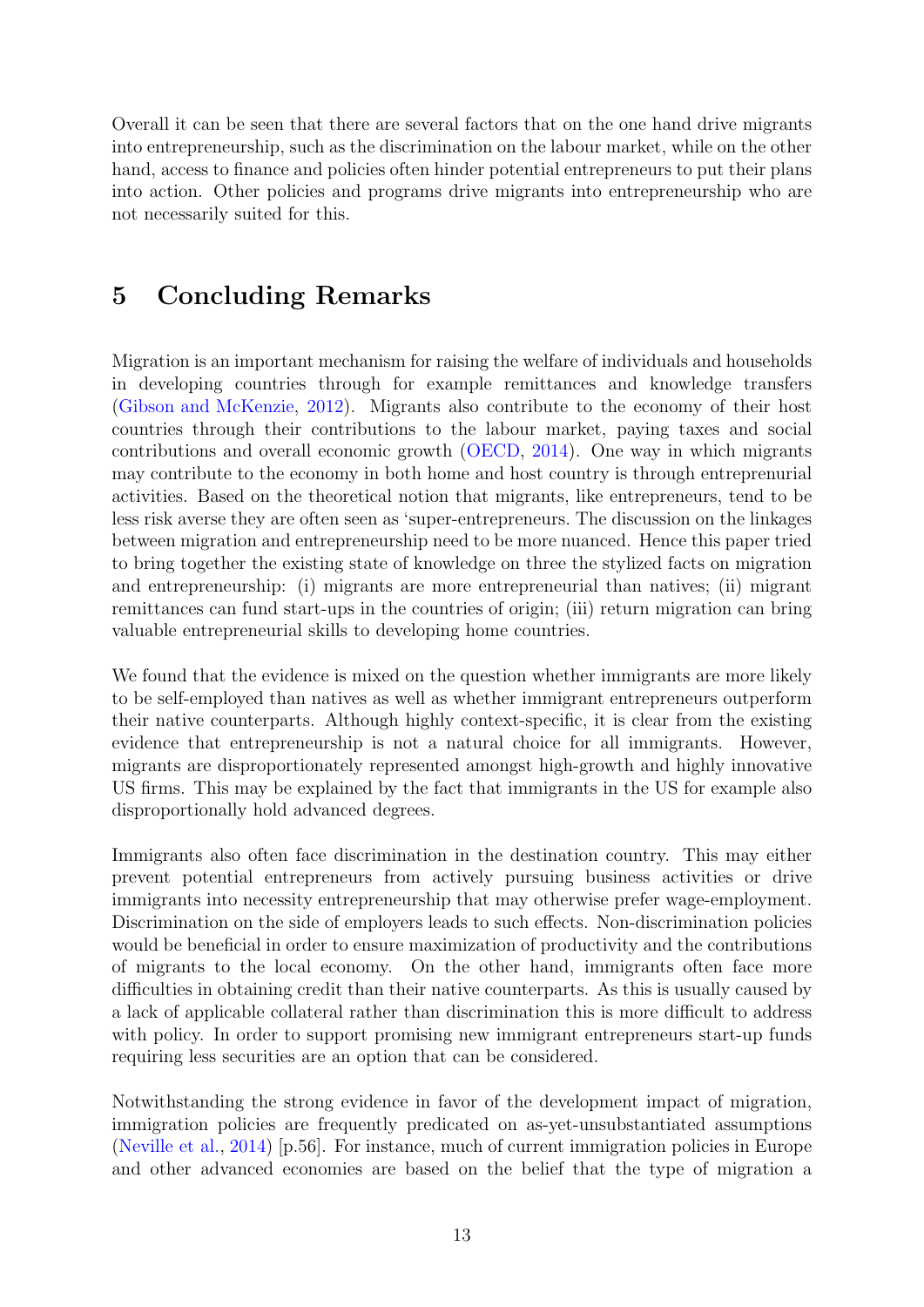country promotes can influence the scope of entrepreneurship [\(OECD,](#page-23-9) [2010\)](#page-23-9) [p.16] and that preference should be given to high-skilled immigrants and immigrant entrepreneurs/ investors. Even tough more than 30 countries have specific immigration policies that target the attraction of entrepreneurs [\(Neville et al.,](#page-23-6) [2014\)](#page-23-6) not much is known about the effect of such policies. In fact, the impact of many of these programmes (e.g. entrepreneurship visas) seems to be negligible [\(OECD,](#page-23-9) [2010\)](#page-23-9) although some countries programmes, such as Chiles Start-Up Chile programme has attracted attention from the media and from policy-makers elsewhere [\(Goube,](#page-21-15) [2014\)](#page-21-15). Overall, it is, however, clear that not enough research has been done on this and in particular on who is actually attracted by such policies and incentives for entrepreneurs. It may very well be the case that they are not attractive enough to attract those migrants that could be super-entrepreneurs.

Given that migrant entrepreneurs have not been proven to be super-entrepreneurs in this paper and given that there is a significant demand for low-skilled workers in most advanced economies, particularly in Europe [\(de Haas,](#page-20-1) [2009\)](#page-20-1) (including a structural demand for more workers in general, given declines in population growth ), imposing policies based on the view of migrants as super-entrepreneurs is likely to be suboptimal. The costs of misunderstanding the potential of migrant entrepreneurs, or raising immigration barriers, and of not doing more to allow their integration into wage employment, is thus likely to be costly.

Turning the lens to the origin countries of migrants, the literature points out that remittances are largely used for consumption smoothing rather than investment in businesses. Largely depending on the business as well as migration context, the evidence on the usage of remittances for such activities is mixed. It seems that it matters where the remittances come from, where they go and who is then responsible for the way they are used in the receiving household. It is, however, also clear that remittances are a mechanism for overcoming credit constraints and therefore can enable entrepreneurial behavior in situations whereit may otherwise be impossible.

Regarding the third stylized fact that we questioned, we found that research on the occupational choice and business activities of return migrants show that capital accumulated abroad does positively impact entrepreneurship among this group. Increased human capital through education and work experience as well as financial capital, accumulated savings, has been found to be main contributing factors as is the migration experience itself. The loss of social capital in the origin country can largely be compensated through these positive effects. Overall our understanding of the entrepreneurial behaviours of returnees is hampered by insufficient empirical evidence; hence the need for further research, specifically accounting for double selection effects in emigrating, returning and entrepreneurship.

Policies and programs aiming at return migrant entrepreneurs are also often developed based on overly positive assumptions. While some migrants may indeed want to return and become an entrepreneur this is not the case for all returnees on which entrepreneurship is forced. For example, voluntary return programs increasingly contain entrepreneurship components of different format. Such support is often given to people with no prior experience in running a business and maybe even no interest in doing so. Given that it is known that return migration and entrepreneurship have been found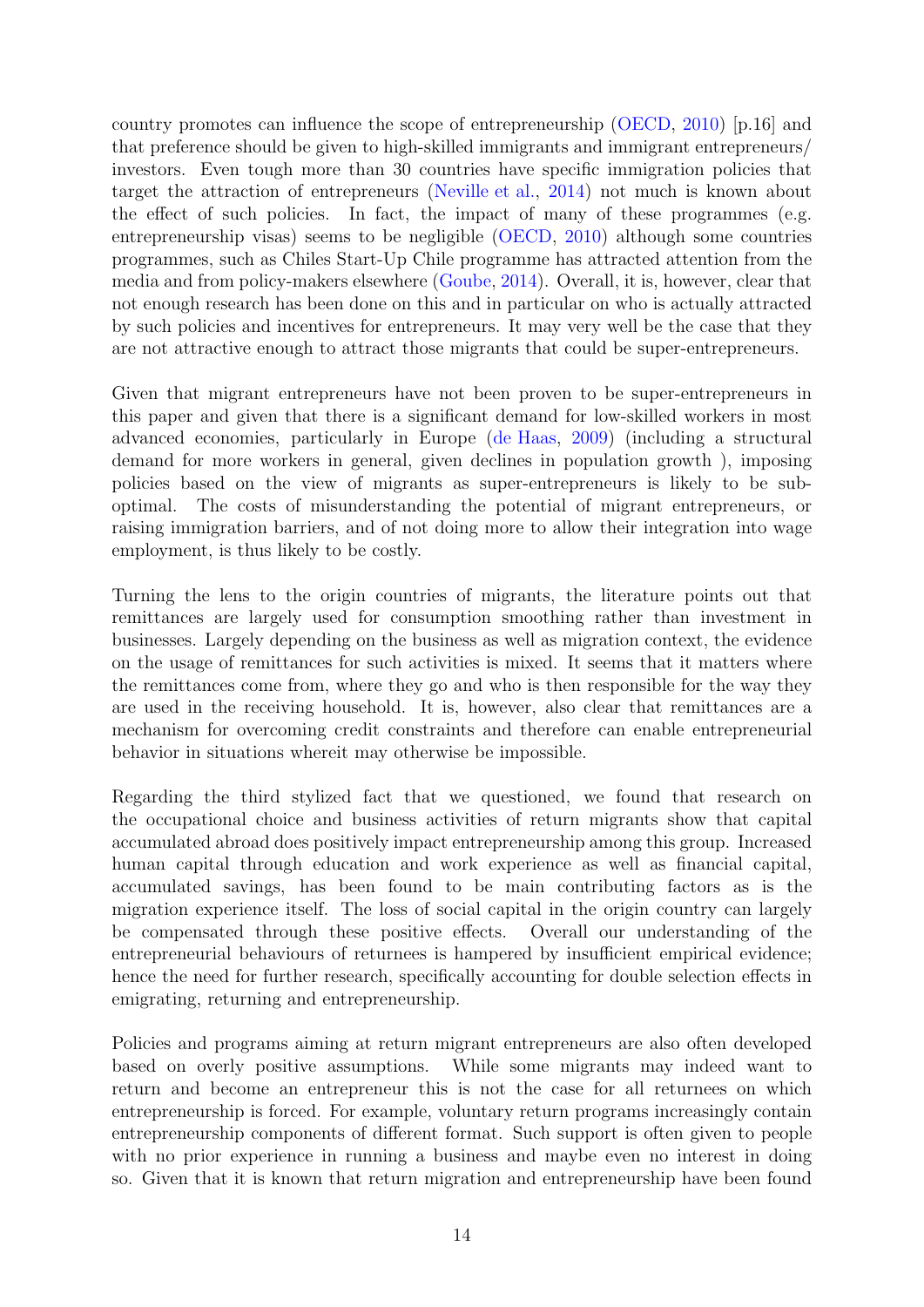to have positive interactions in some cases it is inecessary to understand better where support may be beneficial in the process. In order to maximize the positive impacts of such programs continuous evaluations of their impacts and proper targeting of the efforts are essential. It is, however, the case that evaluations of such programs are largely lacking.

Overall, it can be said that there is much more nuanced evidence on the linkages between migration and entrepreneurship than one may think. However, it is important to note that this evidence shows that the theoretical assumptions about the entrepreneurial capacities of migrants may outweigh the actual effects. There is evidence on some of the positive interlinkages between migration and entrepreneurship such as the share of migrants among high-growth entrepreneurs or the positive outcomes of those return migrants chosing to become entrepreneurs. At the same time, it is also clear that evidence on many aspects of the migration-entrepreneurship nexus is limited. In particular, it is important to understand that not all migrants are entrepreneurs and that different kinds of migrants are much more likely to end up in entreprenurship, with different success rates. More research along these lines is therefore necessary so that the dialogue is not so much on migration and entrepreneurship, but rather on, for example, highly skilled migrants and entrepreneurship, forced return migrants and entrepreneurship, or immigrants and necessity versus opportunity entrepreneurship. Different kinds of migration as well as different kinds of entrepreneurship ultimately also have different implications for development. Further research along these lines is therefore needed in order to fully understand the dynamics guiding the interactions between migration, entrepreneurship and development.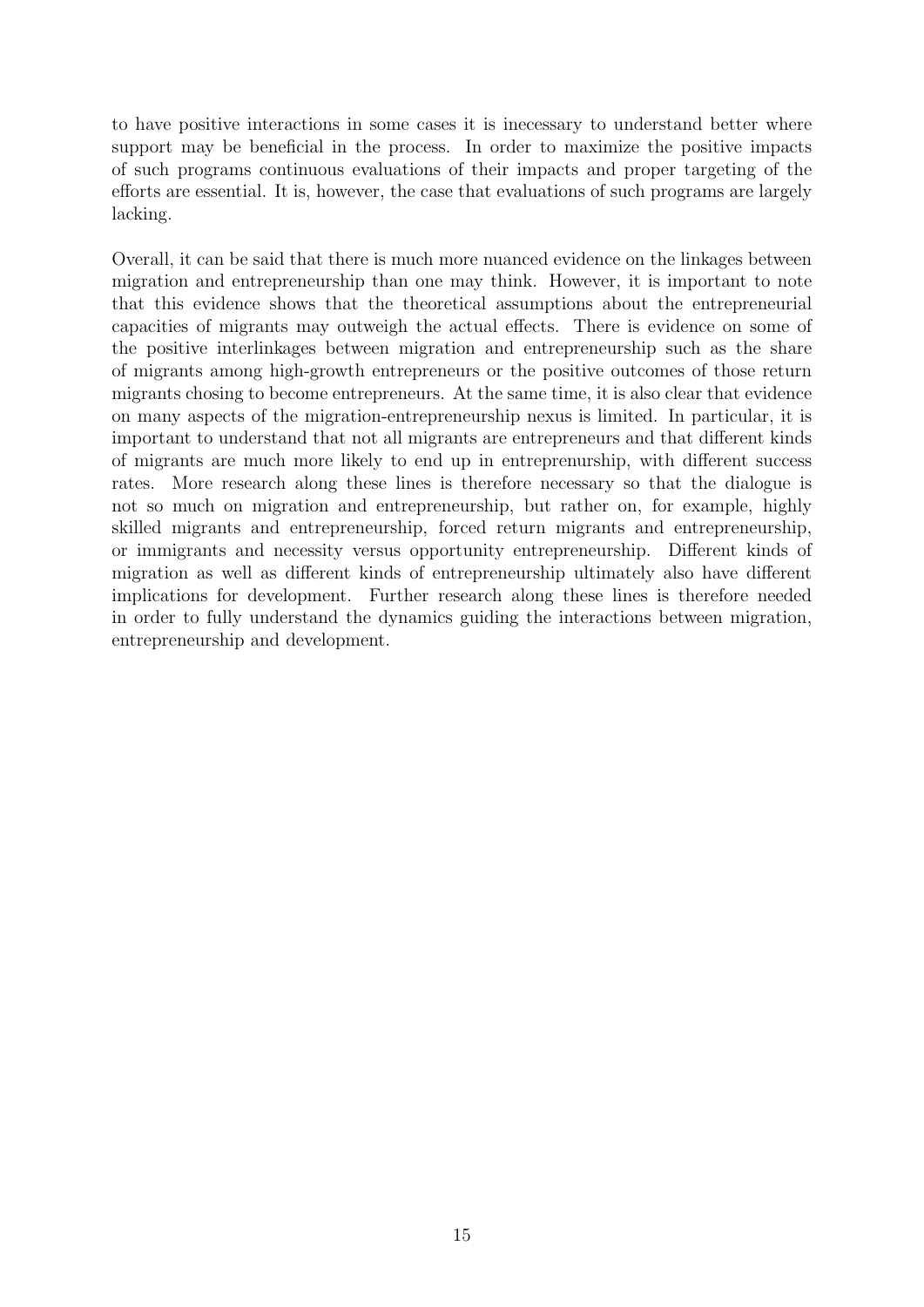# Acknowledgements

An earlier version of this paper was presented at the kick-off conference of the Maastricht Centre for Citizenship, Migration and Development (MACIMIDE) in Maastricht on 4 April 2014. We are grateful to the participants for their useful comments and suggestions. The usual disclaimer applies.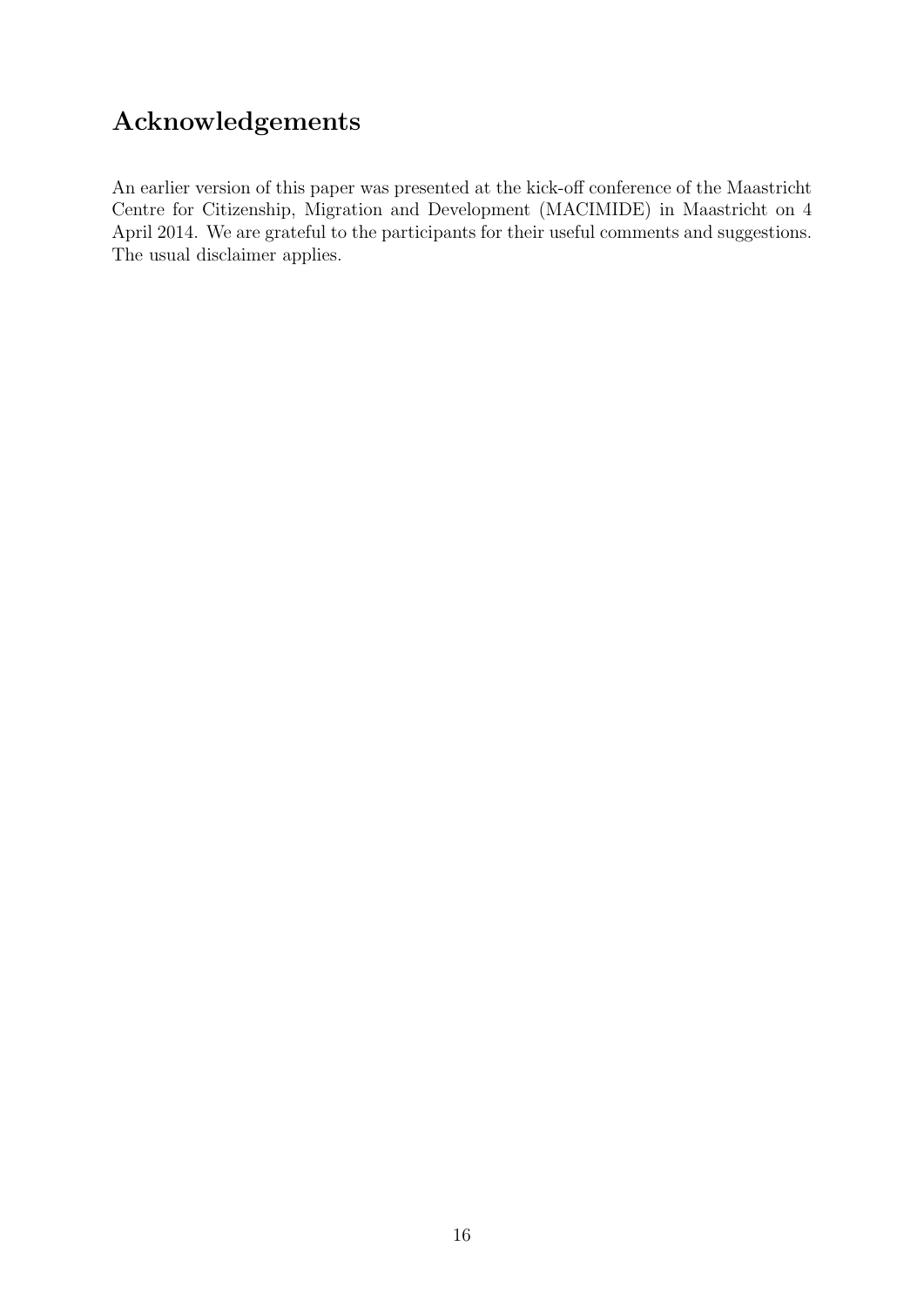## References

- <span id="page-19-2"></span>Acosta, P. (2007). International Migration, Economic Development and Policy Washington, DC: World Bank and Palgrave Macmillan., chapter Entrepreneurship, Labour Market and International Remittances: Evidence from El Salvador, pages 141– 159. Washington, DC: World Bank and Palgrave Macmillan.
- <span id="page-19-3"></span>Adams, R. (1991). The effects of international remittances on poverty, inequality, and development in rural egypt. International Food Policy Research Institute Research Report 86.
- <span id="page-19-4"></span>Adams, R. (2004). Remittances and poverty in guatemala. World Bank Policy Research Working Paper 3418.
- <span id="page-19-5"></span>Adams, R. (2006). Remittances and poverty in ghana. World Bank Policy Research Working Paper 3838.
- <span id="page-19-7"></span>Adams, R. (2009). The determinants of international remittances in developing countries. World Development, 37(1):93–103.
- <span id="page-19-6"></span>Adams, R. and Page, J. (2003). International migration, remittances and poverty in developing countries. World Bank Policy Research Working Paper 3179.
- <span id="page-19-0"></span>Adams, R. and Page, J. (2005). Do international migration and remittances reduce poverty in developing countries? World Development, 33(10):1645?1669.
- <span id="page-19-10"></span>Amuado-Dorantes, C. and Pozo, S. (2004). Workers' remittances and the real exchange rate: A paradox of gifts. *World Development*,,  $32(8):1407-1417$ .
- <span id="page-19-9"></span>Anderson, S. and Platzer, M. (2006). American Made: The Impact of Immigrant Entrepreneurs and Professionals on U.S. Competitiveness. Arlington, VA: National Venture Capital Association.
- <span id="page-19-11"></span>Ang, A., Sugiyarto, G., and Jha, S. (2009). Remittances and household behavior in the phillippines. Asian Development Bank Economics Working Paper Series No. 188.
- <span id="page-19-13"></span>Arif, G. and Irfan, M. (1997). Return migration and occupational change: The case of pakistani migrants returned from the middle east. The Pakistan Development Review,  $36(1):1-37.$
- <span id="page-19-14"></span>Batista, C., McIndoe-Calder, T., and Vincente, P. (2014). Return migration, self-selection and entrepreneurship in mozambique. IZA Discussion Paper No. 8195.
- <span id="page-19-8"></span>Batista, C. and Vincente, P. (2010). Do migrants improve governance at home? evidence from a voting experiment. IZA Discussion Paper No. 4688.
- <span id="page-19-1"></span>Beine, M., Focquier, F., and Rapoport, H. (2008). Brain drain and ldcs growth: Winners and losers. Economic Journal,, 118:631–652.
- <span id="page-19-12"></span>Black, R. and Costaldo, A. (2009). Return migration and entrepreneurship in ghana and cte divoire: The role of capital transfers. Tijdschrift voor Economische en Sociale Geografie, 100(1):44–58.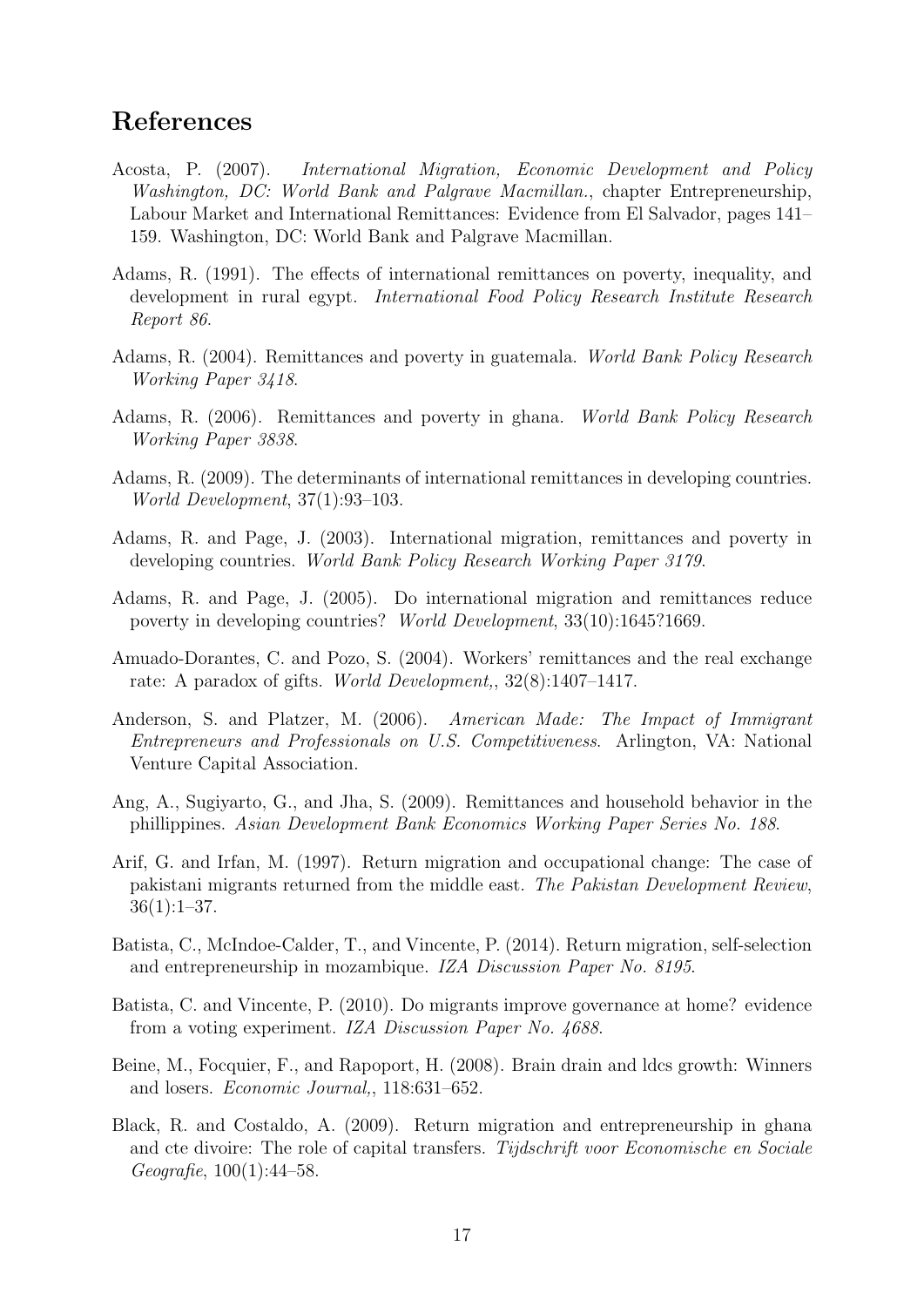- <span id="page-20-10"></span>Bourdet, Y. and Falck, H. (2006). Emigrants' remittances and dutch disease in cape verde. International Economic Journal, 20(3):267–284.
- <span id="page-20-6"></span>Brixy, U., R.Sternberg, and Vorderwlbecke, A. (2013). Business start-ups by migrants. IAB Brief Report 25. Nrnberg: Institute for Employment Research.
- <span id="page-20-11"></span>Bruder, J. and Raethke-Doeppner, S. (2008). Ethnic minority self-employment in germany: Geographical distribution and determinants of regional variation. Thnen-Series of Applied Economic Theory No. 100. University of Rostock: Insitute of Economics.
- <span id="page-20-3"></span>Castles, S. (2008). Development and migration ? migration and development: What comes first? Paper Prepared for the Social Science Research Council Conference Migration and Development: Future Directions for Research and Policy, 28 February 1 March, New York, NY.
- <span id="page-20-9"></span>Chami, R., Fullenkamp, C., and Jahjah, S. (2003). Are immigrant remittance flows a source of capital for development? IMF Working Paper 03/189. Washington DC: International Monetary Fund/124. Washington DC: International Monetary Fund.
- <span id="page-20-14"></span>Collins, J. (2003). Cultural diversity and entrepreneurship: policy responses to immigrant entrepreneurs in australia,. *Entrepreneurship*  $\mathcal{B}$  *Regional Development: An* International Journal, 15(2):137–149.
- <span id="page-20-12"></span>Constant, A., Shachmurove, Y., and Zimmermann, K. (2007). What makes an entrepreneur and does it pay? native men, turks, and other migrants in germany. International Migration, 45(4):71–100.
- <span id="page-20-13"></span>Constant, A. and Zimmermann, K. (2006). The making of entrepreneurs in germany: Are native men and immigrants alike?. Small Business Economics,, 26(3):279–300.
- <span id="page-20-4"></span>Cox-Edwards, A. and Ureta, M. (2003). International migration, remittances, and schooling: Evidence from el salvador. Journal of Development Economics, 72(2):429– 461.
- <span id="page-20-8"></span>Dai, P. and Lui, X. (2009). Returnee entrepreneurs and firm performance in chinese high-technology industries. *International Business Review*, 18(4):373–386.
- <span id="page-20-5"></span>de Haas, H. (2005). International migration, remittances and development: Myths and facts. Third World Quarterly, 26(8):1269–1284.
- <span id="page-20-7"></span>de Haas, H. (2006). Engaging diasporas. how governments and development agencies can support diaspora involvement in the development of their origin countries. *International* Migration Institute (IMI), University of Oxford for OXFAM NOVIB.
- <span id="page-20-1"></span>de Haas, H. (2009). The myth of invasion: The inconvenient realities of african migration to europe. Third World Quarterly,  $29(7)$ :1305–1322.
- <span id="page-20-2"></span>de Haas, H. (2010). Migration and development: A theoretical perspective. International Migration Review, 44(1):227–264.
- <span id="page-20-0"></span>de Meza, D. and Webb, D. (1987). Too much investment: A problem of assymetric information. Quarterly Journal of Economics, 102(2):281–292.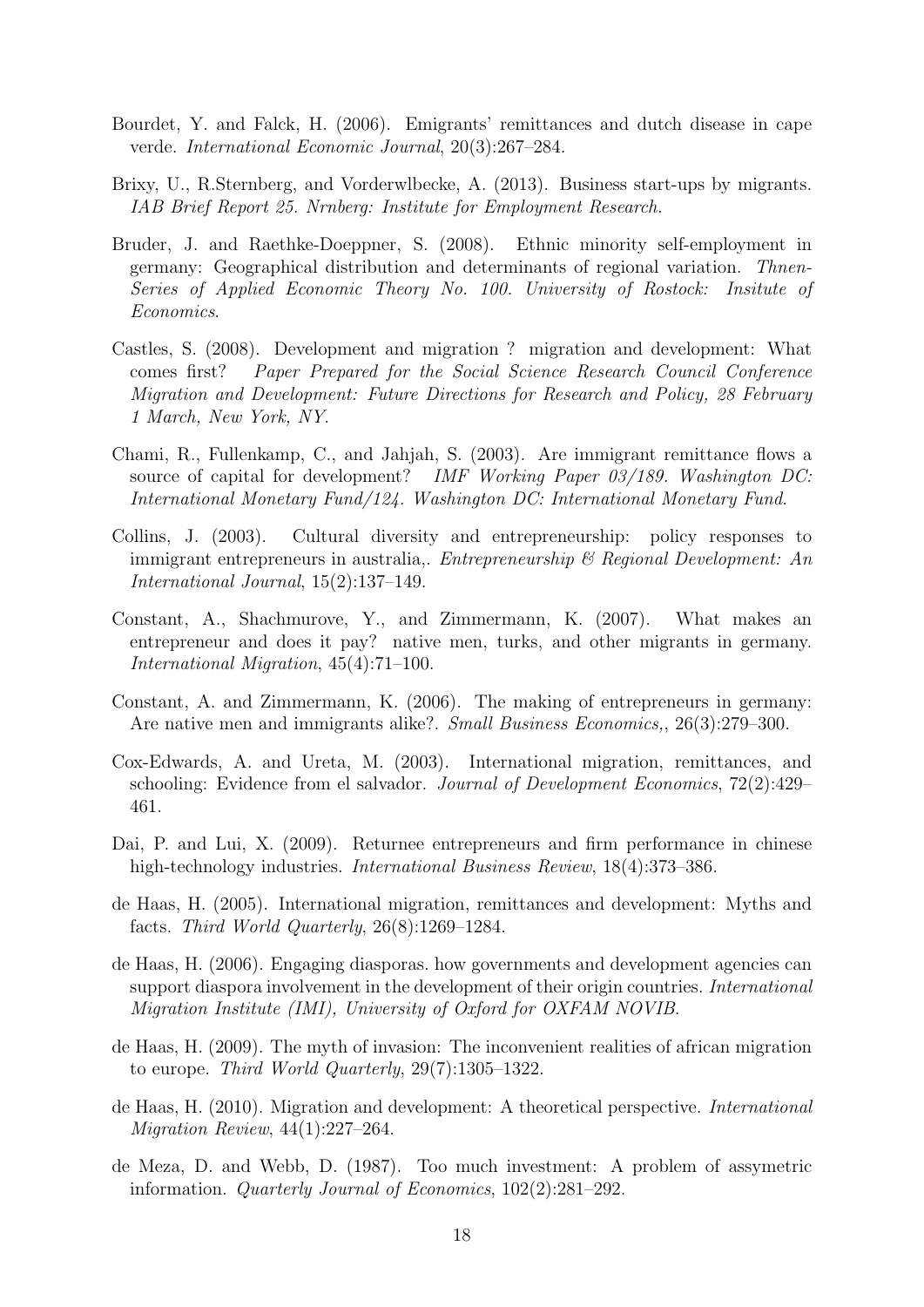- <span id="page-21-8"></span>Démurger, S. and Xu, H. (2011). Return migrants: The rise of new entrepreneurs in rural china. World Development, 39(10):1847–1886.
- <span id="page-21-6"></span>Docquier, F., Lodigiani, E., Rapoport, H., and Schiff, M. (2011). Emigration and democracy. World Bank Policy Research Working Paper 5557,Washington, DC: World Bank.
- <span id="page-21-1"></span>Docquier, F. and Rapoport, I. (2011). Globalization, brain drain and development. IZA Discussion Paper No 5590. Bonn: Institute for the Study of Labor.
- <span id="page-21-9"></span>Dustmann, C. and Kirchkamp, O. (2002). The optimal migration duration and activity choice after remigration. Journal of Development Economics, 67(2):351–372.
- <span id="page-21-4"></span>Egger, P., von Ehrlich, M., and Nelson, D. (2012). Migration and trade. The World Economy, 35(2):216–241.
- <span id="page-21-5"></span>Fairlie, R. and Lofstrom, M. (2013). Immigration and entrepreneurship. IZA Discussion Paper No. 7669. Bonn: Institute for the Study of Labor.
- <span id="page-21-14"></span>Frijters, P., Kong, T., and Meng, X. (2011). Migrant entrepreneurs and credit constraints under labor market discrimination. IZA Discussion Paper No. 5967. Bonn: Institute for the Study of Labor.
- <span id="page-21-11"></span>Funkhouser, E. (1992). Migration from nicaragua: Some recent evidence. World Development, 20(8):1209–1218.
- <span id="page-21-2"></span>Gibson, J. and McKenzie, D. (2012). The economic consequences of brain drain of the best and brightest: Microeconomic evidence from five countries. Economic Journal, 122(560):339–375.
- <span id="page-21-3"></span>Giovanni, J. D., Levchenko, A., and Ortega, F. (2014). A global view of cross-border migration. NBER Working Paper 20002. National Bureau for Economic Research.
- <span id="page-21-10"></span>Giuliano, P. and Ruiz-Arranz, M. (2009). Remittances, financial development, and growth. Journal of Development Economics, 90(1):144–152.
- <span id="page-21-7"></span>Giulietti, C., Ning, G., and Zimmermann, K. (2011). Self-employment of rural-to-urban migrants in china. IZA Discussion Paper No. 5805. Bonn: Institute for the Study of Labor.
- <span id="page-21-12"></span>Giulietti, C., Wahba, J., and Zimmermann, K. (2013). Entrepreneurship of the left behind. IZA Discussion Paper No. 7270. Bonn: Institute for the Study of Labor.
- <span id="page-21-15"></span>Goube, J. (2014). Will europe dare to be bullish on immigration for entrepreneurs? tech.eu, March 7, available at: http://tech.eu/features/672/will-europe-dare-bullishimmigration-entrepreneurs/.
- <span id="page-21-13"></span>Gurgand, M., Lambert, S., Rapoport, H., and Zenou, Y. (2012). Migration and development: Insights from the 3rd afd-world bank migration and development conference. Regional Science and Urban Economics, 42(5):761–764.
- <span id="page-21-0"></span>Harris, J. and Todaro, M. (1970). Migration, unemployment and development: A twosector analysis. American Economic Review, 60(1):126–142.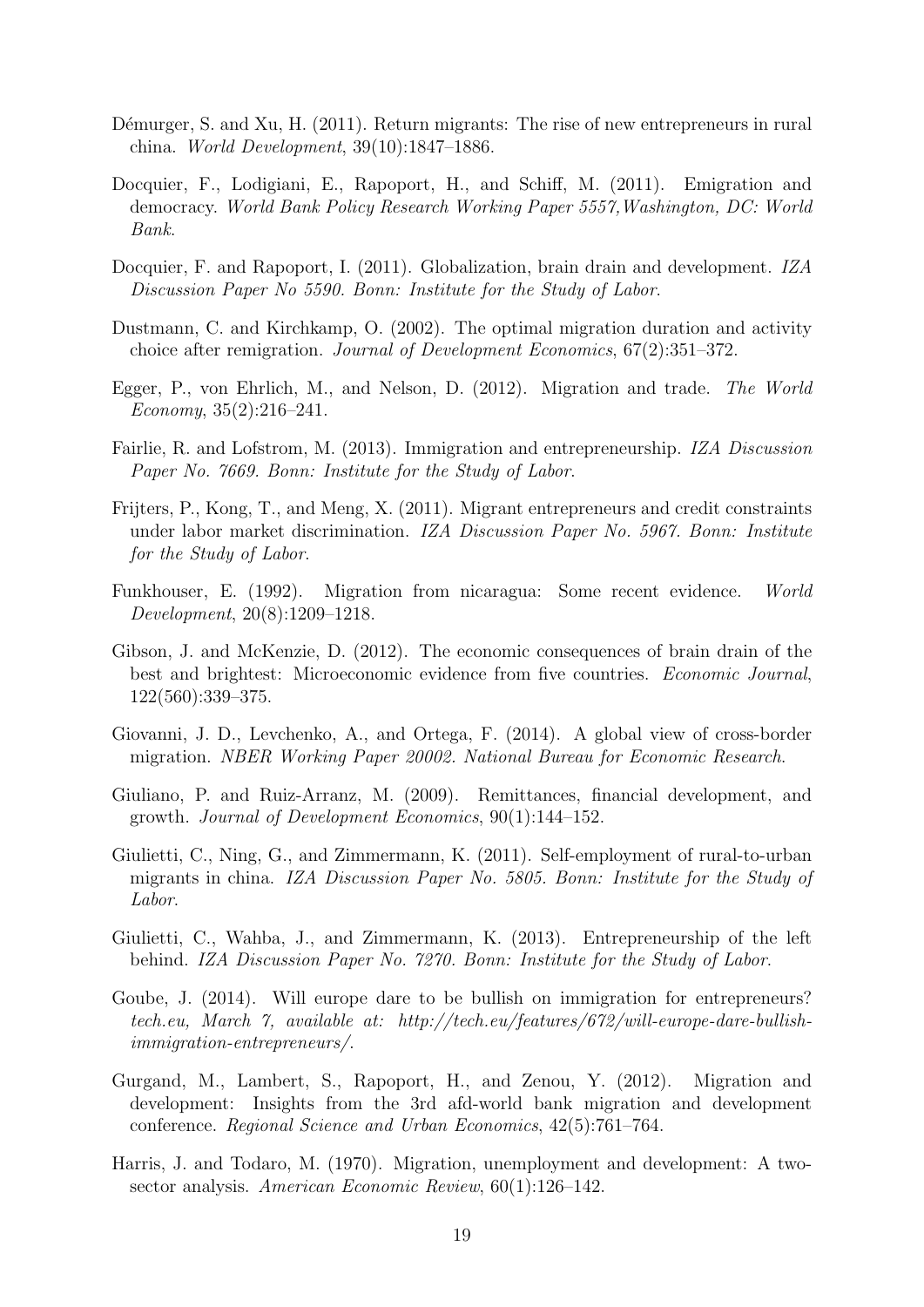- <span id="page-22-6"></span>Hart, D. (2009). High-tech immigrant entrepreneurship in the us: A preliminary report. Industry Studies Annual Conference, 20 May, Chicago.
- <span id="page-22-9"></span>Hart, D. and Acs, Z. (2011). Immigration and high-impact, high-tech entrepreneurship. Issues in Technology and Innovation, 5, February: 1-10.
- <span id="page-22-2"></span>Hildebrandt, N. and McKenzie, D. (2005). The effects of migration on child health in mexico. World Bank Policy Research Working Paper 3573. Washington, DC: World Bank.
- <span id="page-22-10"></span>Hunt, J. and Gauthier-Loiselle, M. (2009). How much does immigration boost innovation? IZA Discussion Paper No. 3921. Bonn: Institute for the Study of Labor.
- <span id="page-22-15"></span>Ilahi, N. (1999). Return migration and occupational change. Review of Development Economics, 3(2):170–186.
- <span id="page-22-1"></span>Itzigsohn, J. (1995). Migrant remittances, labour markets, and household strategies: A comparative analysis of low?income household strategies in the caribbean basin. Social Forces, 74(2):633–655.
- <span id="page-22-8"></span>Jansen, M., de Kok, J., van Spronsen, J., and Willemsen, S. (2003). Immigrant entrepreneurship in the netherlands. Research Report H200304, SCALES.
- <span id="page-22-11"></span>Kenney, M., Breznitz, D., and Murphree, M. (2012). Coming back home after the sun rises:returnee entrepreneurs and the growth of high tech industries. Research Policy, 42(2):391–407.
- <span id="page-22-4"></span>Kugler, M. and Rapoport, H. (2011). Migration, fdi and the margins of trade. CID Working Paper No. 222, Harvard University.
- <span id="page-22-5"></span>Levitt, P. (1998). Social remittances: Migration driven local-level forms of cultural diffusion. International Migration Review, 3(4):926–948.
- <span id="page-22-0"></span>Lewis, W. (1954). Economic development with unlimited supplies of labour. The Manchester School, 22(2):139–191.
- <span id="page-22-14"></span>Lianos, T. and Pseiridis, A. (2009). On the occupational choices of return migrants. Entrepreneurship and Regional Development, 21(2):155–181.
- <span id="page-22-13"></span>López-Córdova, J. and Olmedo, A. (2006). International remittances and development: Existing evidence, policies and recommendations. INTAL Working Papers 1290, Washington, D.C.: IDB.
- <span id="page-22-12"></span>Lucas, R. and Stark, O. (1985). Motivations to remit: Evidence from botswana. Journal of Political Economy, 93(5):901–918.
- <span id="page-22-3"></span>Mansuri, G. (2007). International Migration, Economic Development and Policy, chapter Does Work Migration Spur Investment in Origin Communities? Entrepreneurship, Schooling, and Child Health in Rural Pakistan, page 99?140. Washington, DC: World Bank and Palgrave Macmillan.
- <span id="page-22-7"></span>Marchetta, F. (2012). Return migration and the survival of entrepreneurial activities in egypt. World Development, 40(10):1999–2013.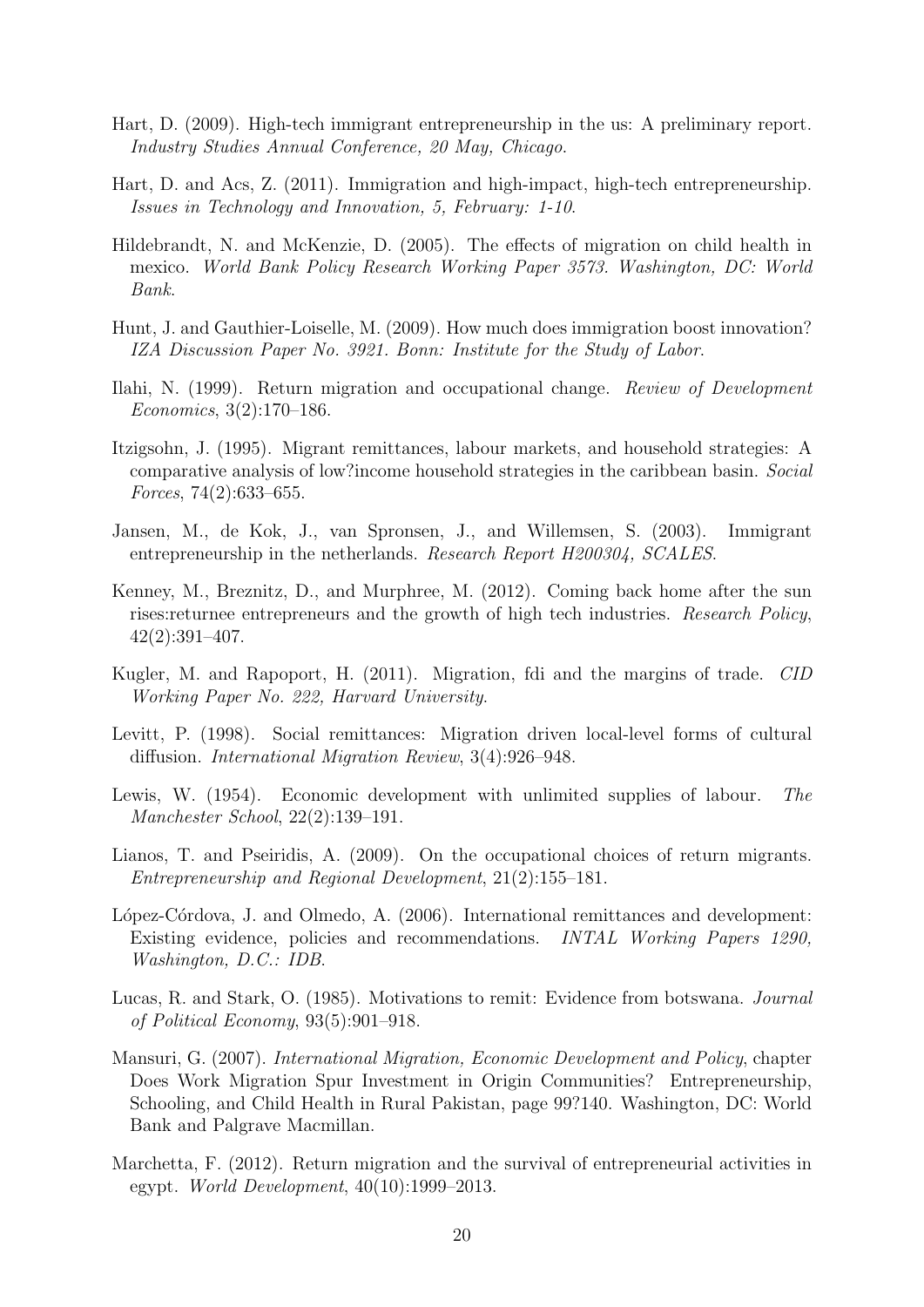- <span id="page-23-4"></span>Maria, C. D. and Stryszowski, P. (2009). Migration, human capital accumulation and economic development. Journal of Development Economics, 90(2):306–313.
- <span id="page-23-10"></span>Massey, D. and Parado, E. (1998). International migration and business formation in mexico. Social Science Quarterly, 79(1):1–20.
- <span id="page-23-13"></span>McCormick, B. and Wahba, J. (2001). Overseas work experience, savings and entrepreneurship amongst return migrants to ldcs. Scottish Journal of Political Economy,  $48(2):164-178$ .
- <span id="page-23-8"></span>Mesnard, A. (2004). Temporary migration and capital market imperfections. Oxford Economic Papers, 56(2):242–262.
- <span id="page-23-11"></span>Mohapatra, S., zden, ., Plaza, S., and Shaw, W. (2011). Leveraging migration for africa: Remittances, skills and investments. Washington, DC: World Bank.
- <span id="page-23-14"></span>Mora, M. and Davila, A. (2007). Ethnic group size, linguistic isolation, and immigrant entrepreneurship in the usa. *Entrepreneurship and Regional Development*, 17(5):389– 404.
- <span id="page-23-3"></span>Mountford, A. (1997). Can a brain drain be good for growth in the source economy? Journal of Development Economics, 53(2):287–303.
- <span id="page-23-0"></span>Naudé, W. (2010). Promoting entrepreneurship in developing countries: Policy challenges. United Nations University Policy Brief, 4.
- <span id="page-23-1"></span>Naudé, W. (2011). Entrepreneurship is not a binding constraint on growth and development in the poorest countries. World Development, 39(1):33–44.
- <span id="page-23-6"></span>Neville, F., Orse, B., Riding, A., and Jung, O. (2014). Do young firms owned by recent immigrants outperform other young firms? Journal of Business Venturing, 29(1):55– 71.
- <span id="page-23-7"></span>OECD (2008). International migration outlook 2008. Paris: OECD.
- <span id="page-23-9"></span>OECD (2010). Entrepreneurship and migrants, report by the oecd working party on smes and entrepreneurship. Paris: OECD.
- <span id="page-23-5"></span>OECD (2011). Divided We Stand: Why Inequality Keeps Rising. Paris: Organization for Economic Development and Cooperation.
- <span id="page-23-16"></span>OECD (2014). Is migration good for the economy? OECD Migration Policy Debates.
- <span id="page-23-2"></span>Oosterbeek, H., van Praag, M., and Ijsselstein, A. (2010). The impact of entrepreneurship education on entrepreneurship skills and motivation. European Economic Review, 54(3):442–454.
- <span id="page-23-12"></span>Piracha, M. and Vadean, F. (2010). Return migration and occupational choice: Evidence from albania. World Development, 38(8):1141–1155.
- <span id="page-23-15"></span>Price, M. and Chacko, E. (2009). The mixed embeddedness of ethnic entrepreneurs in a new immigrant gateway. Journal of Immigrant and Refugee Studies, 7(3):328–346.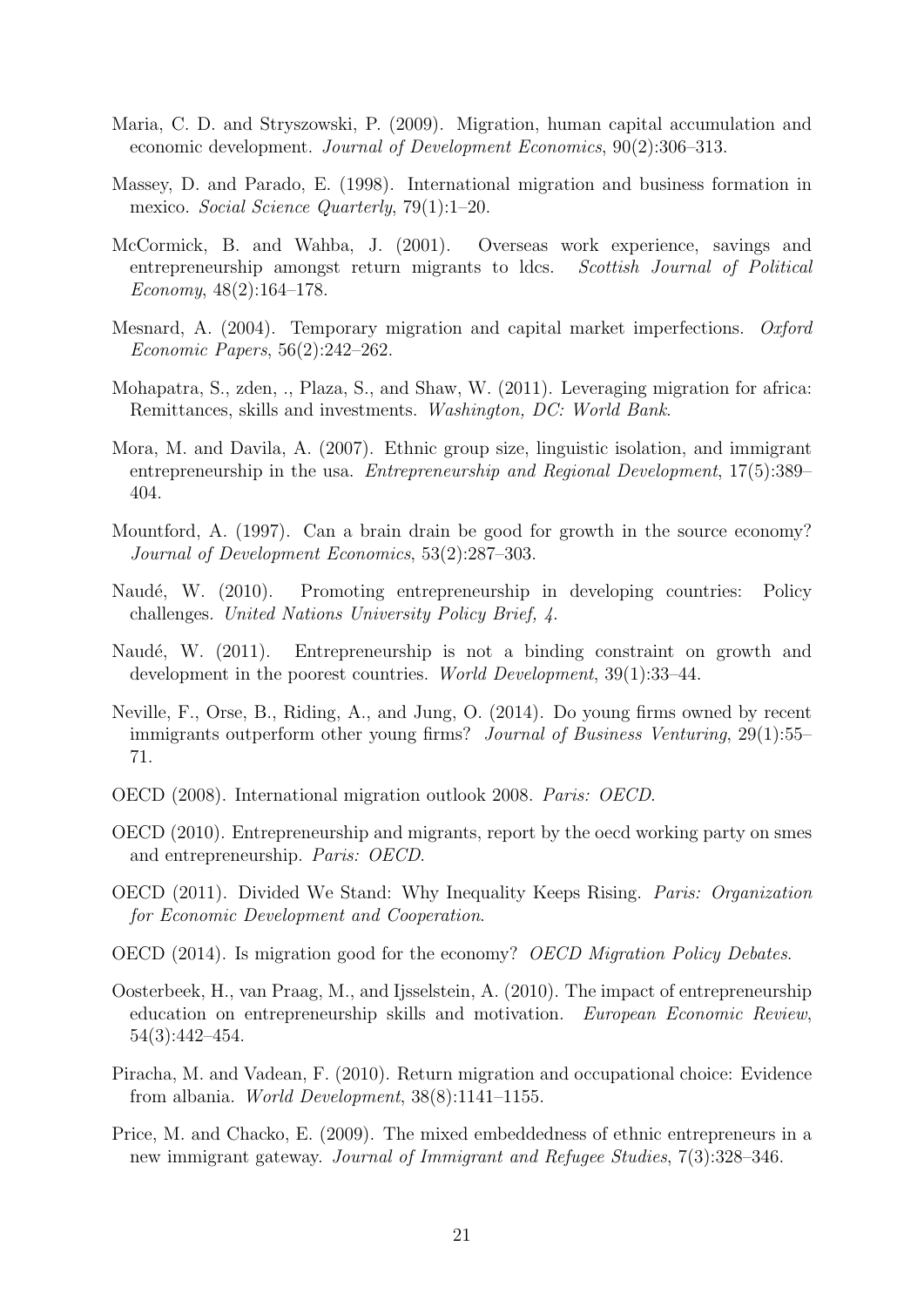- <span id="page-24-11"></span>Rapoport, H. (2002). Migration, credit constraints and self-employment: A simple model of occupational choice, inequality and growth. Economics Bulletin, 15(9):1–5.
- <span id="page-24-15"></span>Ratha, D. (2007). Leveraging remittances for development. MPI Policy Brief. Washington, DC: Migration Policy Institute.
- <span id="page-24-4"></span>Rauch, J. and Trindade, V. (2002). Ethnic chinese networks in international trade. The Review of Economics and Statistics, 84(1):116–130.
- <span id="page-24-8"></span>Riddle, L., Hrivnakand, G., and Nielsen, T. (2010). Transnational diaspora entrepreneurship in emerging markets: Bridging institutional divides. Journal of International Management, 16(4):398–411.
- <span id="page-24-7"></span>Saxenian, A. (2002). Brain circulation: How high-skill immigration makes everyone better off. The Brookings Review, 20(1):28–31.
- <span id="page-24-1"></span>Saxenian, A. (2006). The new argonauts. Cambridge MA: Harvard University Press.
- <span id="page-24-5"></span>Spilimbergo, A. (2008). Democracy and foreign education. IMF Discussion Paper No WP/07/51. Washington, DC: IMF.
- <span id="page-24-3"></span>Stark, O. and Wang, Y. (2002). Inducing human capital formation: Migration as a substitute for subsidies. Journal of Public Economics, 86(1):29–46.
- <span id="page-24-6"></span>Stel, N. (2013). Diaspora versus refugee: The political economy of lebanese entrepreneurship regimes. MSM Working Paper 2013/16, Maastricht School of Management.
- <span id="page-24-13"></span>Stephan, P. and Levin, S. (2001). Exceptional contributions to us science by the foreignborn and foreign-educated. Population Research and Policy Review, 20(1):59–79.
- <span id="page-24-2"></span>Taylor, J., Mora, J., R.Adams, and Lopez?Feldmann, A. (2005). Remittances, inequality and poverty: Evidence from rural mexico. Paper Prepared for the American Agricultural Economics Association Annual Meeting, 24?27 July, Providence, RH.
- <span id="page-24-0"></span>United Nations (2013). The number of international migrants worldwide reaches 232 million. Population Facts 2013/2, United Nations Department of Economic and Social Affairs, Population Division.
- <span id="page-24-10"></span>Vaaler, P. (2011). Immigrant remittances and the venture investment environment of developing countries. Journal of International Business Studies, 42:1121–1149.
- <span id="page-24-14"></span>Vasco, C. (2013). Migration, remittances and entrepreneurship: The case of rural ecuador. Migraciones Internationales, 7(1):37–64.
- <span id="page-24-9"></span>Vorderwuelbecke, A. (2012). Global Entrepreneurship Monitor - 2012 Global Report, chapter Entrepreneurship and Migration, pages 42–50. Global Entrepreneurship Consortium.
- <span id="page-24-12"></span>Wadhwa, V., Rissing, B., Saxenian, A., and Gereffi, G. (2007). Education, entrepreneurship and immigration: Americas new immigrant entrepreneurs, part ii. Duke, UC Berkley and Ewing Marion Kauffman Foundation.